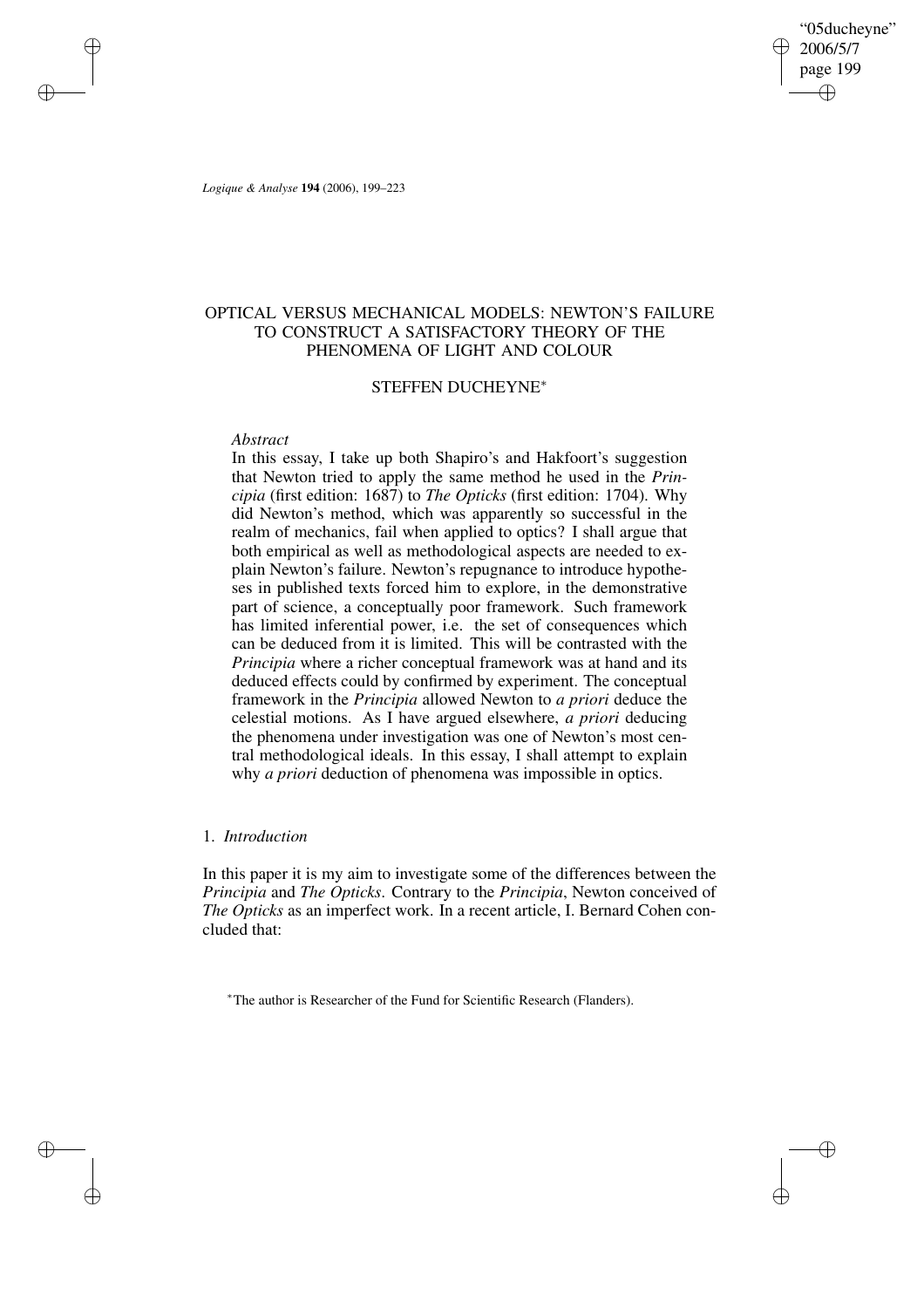#### 200 STEFFEN DUCHEYNE

"05ducheyne" 2006/5/7 page 200

✐

✐

✐

✐

Additionally, the omission of the author's name, like the choice of English rather than Latin as the language of the text, would seem to be a kind of admission by Newton of the imperfect or incomplete nature of the *Opticks* and was to some degree an echo of the failure to produce a mathematical treatise or at least on optics based on mathematical principles. (Cohen, 2001, p. 41)

Newton was quite reluctant to publish his optical work. His optical endeavours were left incomplete.<sup>1</sup> In this paper, I shall explain in more detail why Newton's mathematical method was so successful in mechanics, but not quite so in the area of optics. My focus here is on the differences between the conceptual frameworks in Newton's optics and mechanics, and their "conceptual richness". A conceptually rich framework allows for more inferences than a conceptually poor framework (and hence, has a lot of inferential power). Whether a conceptual framework is rich or not will depend on both empirical limitations as well as methodological choices.

Let us begin by reviewing how scholars have perceived the difference(s) between Newton's optical work and his mechanical work. I. Bernard Cohen claimed that the essential difference between *The Opticks* and the *Principia* is that the former proceeds analytically, i.e. by making experiments and observations and drawing general conclusions from them by induction, and the latter synthetically, i.e. proceeding from the discovered causes (Cohen, 1956, p. 192).<sup>2</sup> This seems to suggest that both works contained a different methodology (Cohen, 1980, pp. 134–135). Indeed in his *Newtonian Revolution*, Cohen wrote:

<sup>1</sup> In the Advertisement of the 1704 edition of *The Opticks*, Newton wrote: 'I have here publish'd what I think proper to come abroad, wishing that it may not be translated into another language without my consent' (Newton, 1979, p. cxxi). In the section just before the Queries Newton, wrote: 'And since I have not finish'd this part of my Design, I shall conclude with proposing only some Queries, in order to a farther search to be made by other.' (ibid., p. 339).

 $2^2$  Cohen's distinction is clearly mitigated by the fact that Newton himself pointed out that both the *Principia* and *The Opticks* contained analytical and synthetic movements. In the first eight propositions of Book III of the *Principia*, Newton established that the motions of the primary and secondary planets are caused by gravity. Hereafter, he showed that the irregular motion of the Moon, the tides, the motion of comets, and the oblate form of the Earth, can also be explained by the cause of gravity (Newton, 1999, p. 382). In *The Opticks* Newton demonstrated the heterogeneity of white light on the basis of several prismatic experiments. Hereafter, he showed that other phenomena, such as the rainbow, can be explained by the heterogeneity of white light (Newton, 1979, p. 405).

✐

✐

✐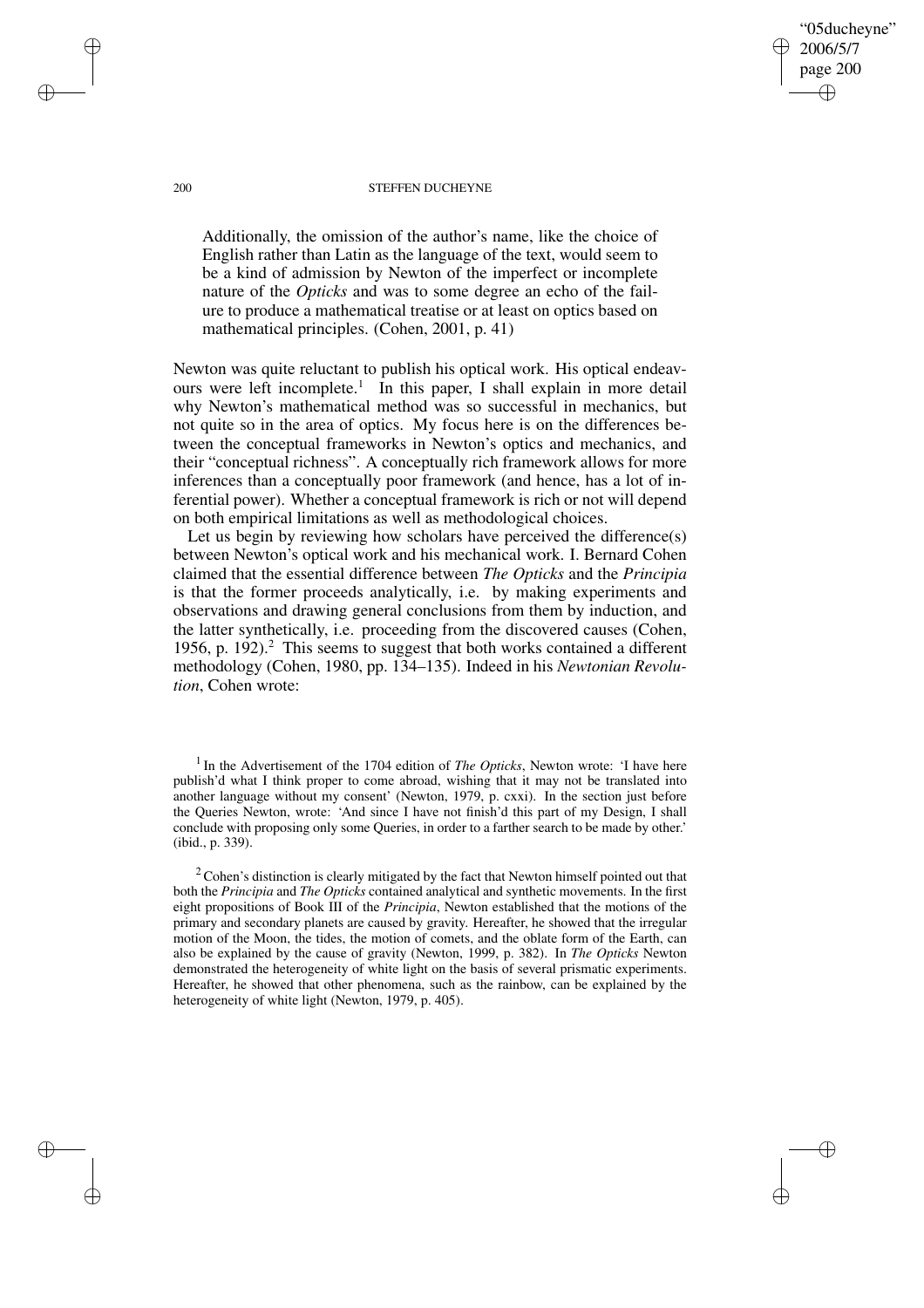## NEWTON'S FAILURE TO CONSTRUCT A SATISFACTORY THEORY OF LIGHT 201

✐

✐

✐

✐

"05ducheyne" 2006/5/7 page 201

✐

✐

✐

✐

More significantly, the propositions are not proved by the application of mathematical techniques. Rather Newton must often proceed by giving 'PROOF by Experiment', and he tends to refer back to previous experiments rather than to the preliminary axioms. Hence, although Newton uses numbers (as in the results of experiments), his *Opticks* can in no legitimate sense be considered a mathematical treatise. Another way of stating this conclusion is that in the *Opticks* Newton does not proceed by using what I have been calling the Newtonian Style. (Cohen, 1980, pp. 134–135, cf. p. 136, p. 141)

Recent authors have correctly tempered such claims: Newton tried to apply the same method so successful in mechanics to optical phenomena, but failed. Alan E. Shapiro stresses the phenomenal character of Newton's optical work and sees links with Cohen's "Newtonian style" (Shapiro, 1993, pp. 22–23). According to Shapiro, Newton restricted himself to experimentally observed properties without any reference to causal explanations(ibid.). Caspar Hakfoort similarly argued that Newton attempted to proceed in *The Opticks*in the same way as he did in the *Principia*, i.e. by his descriptive (and hence anti-causal (Hakfoort, 1988, p. 104)) Newtonian style<sup>3</sup>, but that this method was less effective in optics (Hakfoort, 1988, p. 109). Note that Hakfoort and Shapiro<sup>4</sup> seem to suppose that the "Newtonian Style" is necessarily non-causal. Ernan V. McMullin also claims that Cohen's account precludes abductive reasoning (McMullin 2001, p. 289). However, I. Bernard Cohen explicitly stated (in commenting on Propositions 1–3, Book I) that Newton was able to demonstrate that a mathematically descriptive law of motion was shown by mathematics to be equivalent to a set of causal conditions of forces and motions (Cohen 1980, p. 28, p. 37). This leaves room for causal knowledge and abduction (see especially Smith, 2002). What is important for our present purposes — leaving aside the disagreement amongst scholars on the implications of the "Newtonian Style" — is that Hakfoort nor Shapiro did comment much on *why* Newton's mathematical method was ineffective in

<sup>3</sup> Hakfoort stays very close to Cohen's description of the "Newtonian Style" (Cohen, 1980, pp. 61–68). Hakfoort summarizes I. Bernard Cohen's "Newtonian Style" as follows: 'In the first place an imaginary 'mathematical construct' (Cohen's term) is investigated mathematically.  $(\ldots)$  In phase 2 the construct is confronted with experiments, observations and mathematical laws which have an empirical backing, e.g. Kepler's area law. As a result of this, a second, more complicated, construct is studied in a new phase 1.' (Hakfoort, 1988, p. 103).

<sup>4</sup> However, as we shall see in section 6, Shapiro made some interesting suggestions on Newton's failure in optics.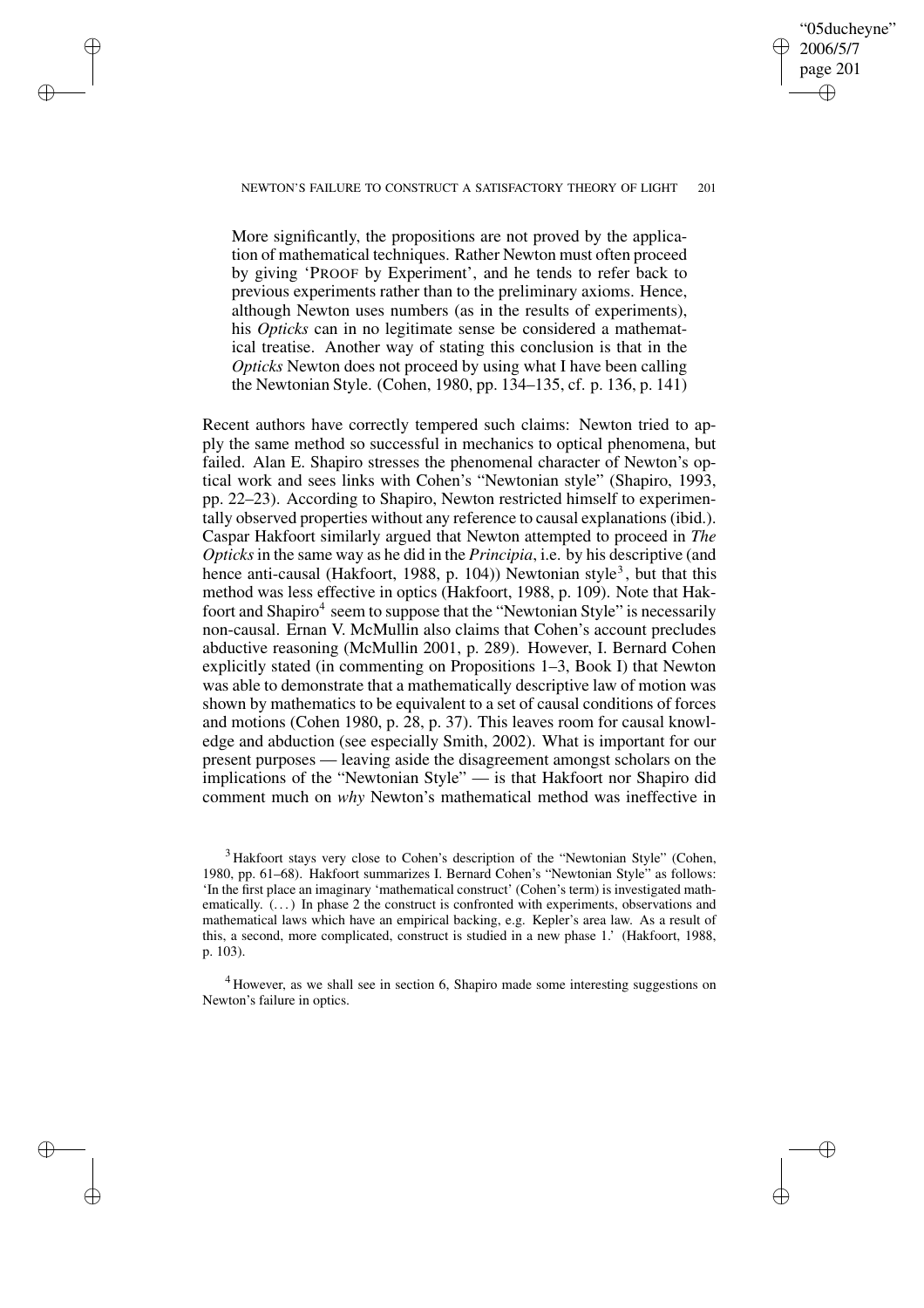✐

#### 202 STEFFEN DUCHEYNE

optics. The precise reasons for this failure need to be rendered more explicit. This is the issue at stake.

Let me first add some remarks on the nature of Newton's failure in optics. I. Bernard Cohen has pointed out three reasons why Newton remained unsatisfied with *The Opticks*: (1) he had not been successful in his study of diffraction (see also Shapiro, 2002, p. 250; Shapiro, 2000b, p. 63, p. 70), (2) the book ended with a considerable list of unanswered *Queries*, and (3) he failed to construct a mathematical theory on par with the physics in the *Principia* (Cohen, 2001, pp. 18–23). These types of failure should be clearly distinguished from the famous failure of Newton to assign a further cause to gravity (Newton, 1999, p. 943). In the *Scholium Generale* added to the second edition of the *Principia*, Newton grants that he has explained the planetary motions by the proximate cause of gravity, but that he did not succeed in deducing from experiments their remote cause, i.e. the cause of the proximate cause, gravity. In the *Principia*, however, Newton succeeded in constructing mathematical abductive "inference tickets" (Smith, 2002), i.e. propositions that allow one to infer from an observed mathematical regularity (i.e., the effects) the corresponding physical system (i.e., the cause) producing these regularities. In other words, he had developed a theoretical machinery that allowed him to proceed from effect to causes directly. This surely was no failure. In *The Opticks* Newton did not have such theoretical machinery at his disposal: for instance, the inference to the cause of prismatic phenomena (i.e., the heterogeneity of white light) is established by a contiguity argument, not directly by abductive inference tickets.<sup>5</sup>

The problem then is to first clarify Newton's method in the *Principia*. Correspondingly, in section 2, I shall briefly describe Newton's method in the *Principia* — this presentation of Newton's method is mainly based on Ducheyne, 2005a. In section 3, I shall show that the conceptual framework in *The Opticks*, contrary to the highly theoretical framework in the *Principia*, is essentially descriptive and phenomenological. To avoid confusion, it should be stressed that this observation alone does not explain Newton's failure in optics. Comparing the frameworks of *The Opticks* and the *Principia* is a way of setting the stage for sections 4–6, in which Newton's failure will be

<sup>5</sup> Based on the *experimentum crucis*, Newton could indeed understandingly claim that to every colour there corresponds a specific degree of refrangibility, but not that white light *is* a heterogeneous aggregate. Newton simply presupposed that the colours are never created but only separated (Shapiro, 1993, p. 11). Compare with: 'And that all such reflected Light is of the same Nature with the Sun's Light before its Incidence on the Base of the Prism, no Man ever doubted; it being generally allowed, that Light by such Reflections suffers no Alteration in its Modifications and Properties.  $(\ldots)$  So then, the Sun's incident Light being of the same Temper and Constitution with his emergent Light, and the last being compounded of Rays differently refrangible, the first must be in like manner compounded.' (Newton, 1979, pp. 55–56).

✐

✐

✐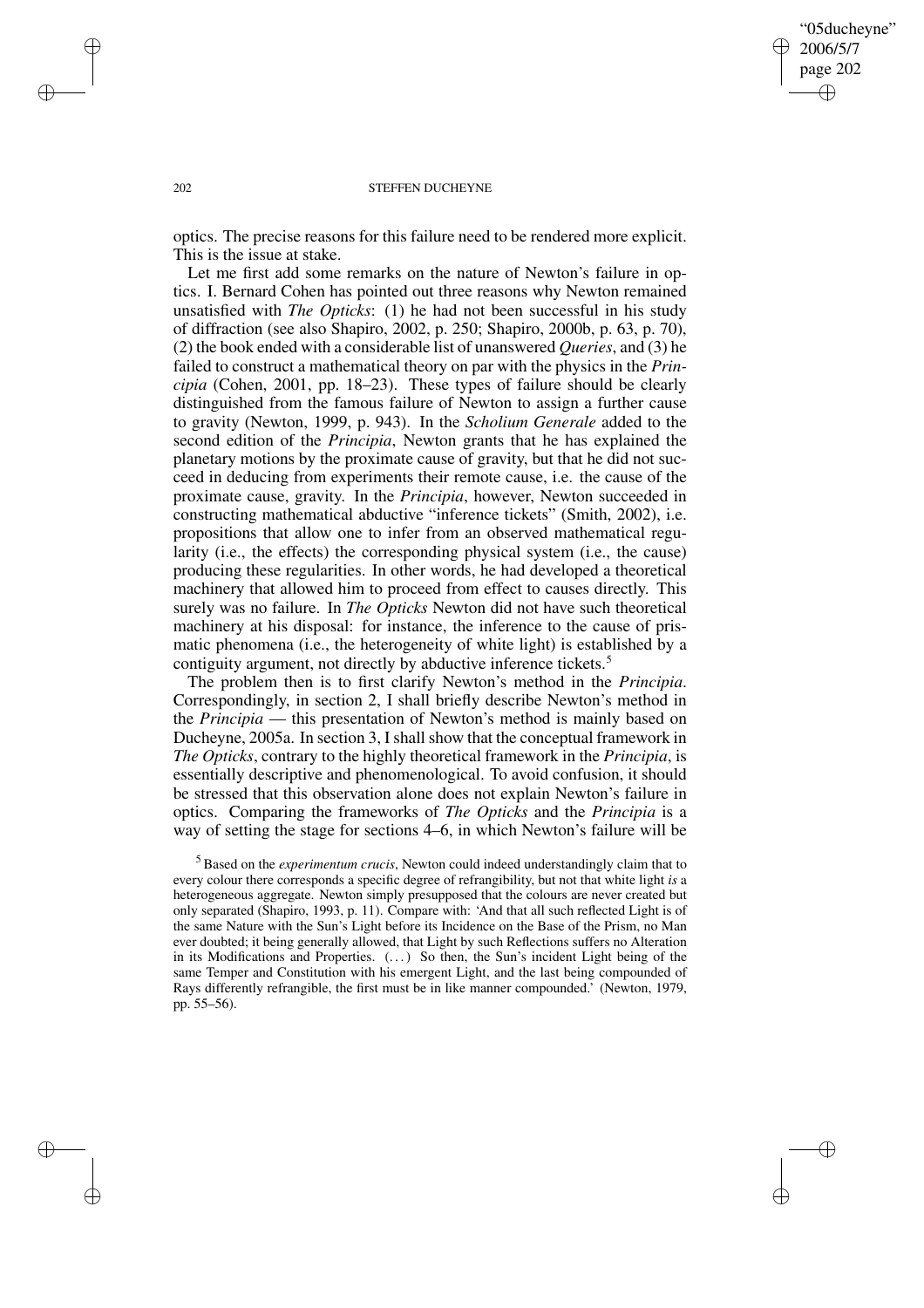#### NEWTON'S FAILURE TO CONSTRUCT A SATISFACTORY THEORY OF LIGHT 203

"05ducheyne" 2006/5/7 page 203

✐

✐

✐

✐

explained. The descriptive character of *The Opticks* stems from the fact that Newton never wished to introduce unwarranted hypothetical elements on the nature of light and colours (at least in the demonstrative part of natural philosophy) (Shapiro, 1993, pp. 12–40). Newton's demonstrative ideal was to deductively infer the observed phenomena from a set of certain (and hence, non-hypothetical) principles (Ducheyne, 2005a). Newton's methodological ideal went hand in hand with anti-hypotheticalism. Given my approach, I will rephrase the original question into: *Why did Newton manage to create a rich framework without feigning hypotheses in the Principia, but not in The Opticks*? As I have briefly mentioned above, an essential feature of the *Principia* is that Newton was able to generate "inference-tickets" that allow one to infer the proximate cause, i.e. centripetal forces, from certain motions (*in casu*, Keplerian movement).<sup>6</sup> This is because in the *Principia* there are links between cause and effect (*via* the second law). In *The Opticks* such links would be possible only if one makes assumptions on the nature of light (e.g. a corpuscular view). In the *Principia* this doesn't cause any major problems: that the constituents of natural bodies are similar as the natural bodies they constitute (because they share the theoretically relevant property of "mass") is a quite uncontroversial claim (see section 6). Newton always eschewed from the endorsement of unwarranted hypotheses. It is better to have an unfinished but certain theory than a "rich", but only probable theory. As the reader has by now understood, I will focus on Newton's conceptual framework in optics. However, this cannot be isolated from the empirical problems Newton encountered in his optical works. I will take up some of these empirical problems in section 4. This will pave for section 5, in which I discuss the relation between the empirical and methodological aspect of Newton's failure. In the section 6, I will show how my account is an addition to Shapiro's insight that Newton's failure in optics is highly related to the failure of the method of "transduction".

## 2. *Models in the* Principia

✐

✐

✐

✐

One point should be stressed from the outset. My claims about Newton's methodology are restricted to the presentational sequence of Newton's theory (the method of justification) and do not pertain to the chronological sequence of the theory (the method of discovery).<sup>7</sup> When I use 'method' in

<sup>6</sup> Newton conceived of Keplerian movement as a *phenomenon*, i.e. as an inductive generalization from specific observations.

 $<sup>7</sup>$  A very helpful anonymous referee pointed out that Cohen's account was not only meant</sup> to explain Newton's actual texts, but that it was also intended to say something about Newton's actual practice. To my opinion, the early and the late Cohen seem to differ somewhat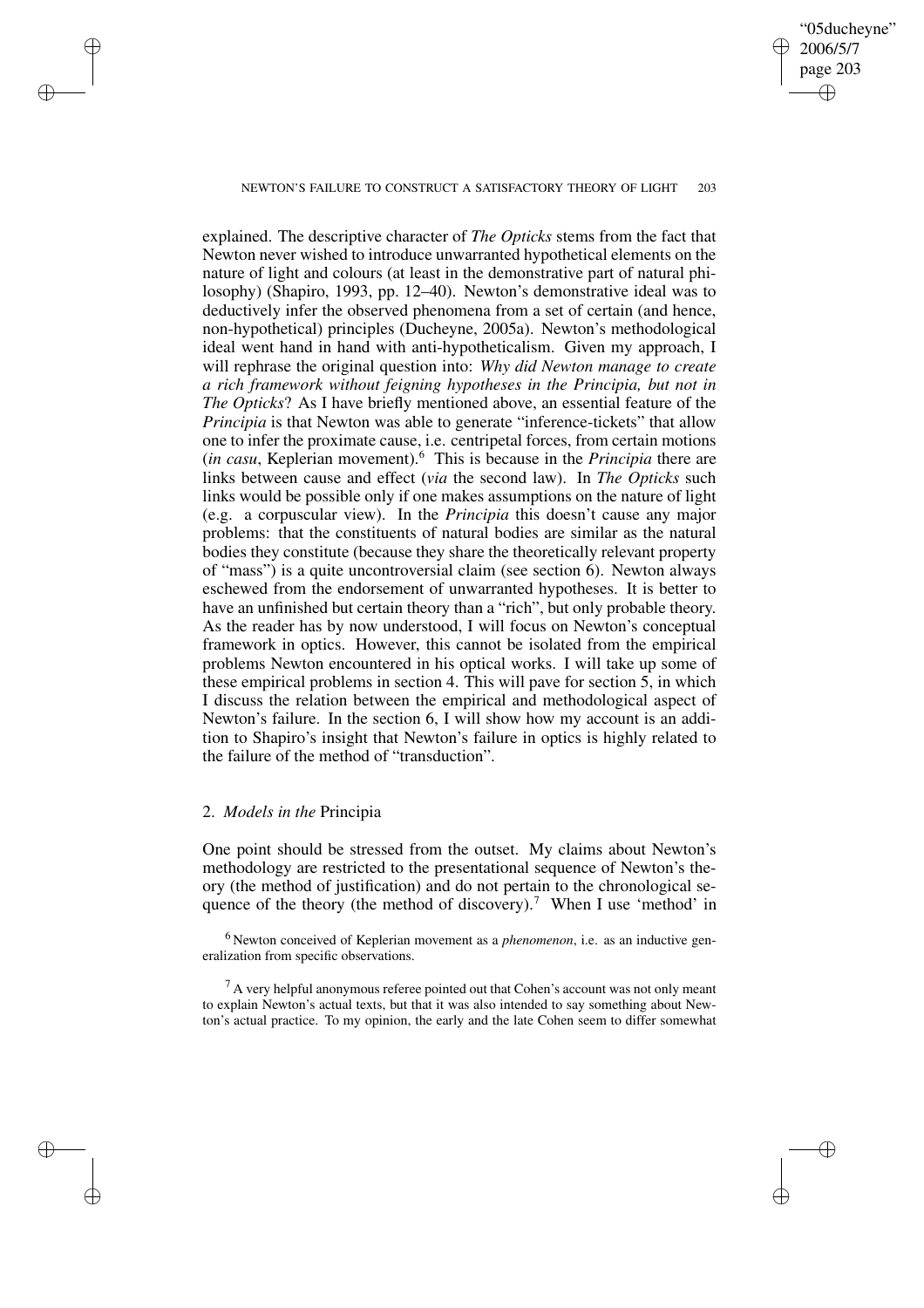## "05ducheyne" 2006/5/7 page 204 ✐ ✐

✐

✐

#### 204 STEFFEN DUCHEYNE

this paper, I only refer to Newton's method of justification. There is surely no guarantee that the sequence presented in the *Principia* represents Newton's original train of thought that led to the theory. <sup>8</sup> With 'method' I refer to the way(s) in which scientific statements are proved and presented in a published text.

Let us look then at Newton's method in the *Principia*. George E. Smith stresses that the approximative propositions in the *Principia* are rigidly deduced from the laws and definitions of motion. In other words, the "*quam proxime*" inferences are backed-up by the deductions from the laws and definitions of motion (Smith, 2002, pp. 152–167). In the *Principia* Newton succeeded in deducing certain idealized motions (which correspond to the observed celestial motions) from his 3 laws of motion and his 8 definitions. The models<sup>9</sup> of Book I show that in certain *idealized* and *abstracted* situations, where the same laws of nature hold as in our world and where the same theoretical concepts are apt to describe phenomena, *perturbations* will occur. In other words, Newton is able to show that already in the more complex models (many-body systems) perturbations from strict Keplerian motion will

on this matter. Whereas the early Cohen perceived his account of the "Newtonian Style" as relevant for describing both the moment of justification as well as some aspects of the moment of discovery (e.g. Cohen, 1980, p. 65), the late Cohen seemed to stress that the "Newtonian Style" is limited to the moment of justification. In his introduction to Newton, 1999, Cohen wrote the following: 'In the *Principia*, Newton adopted *a mode of presentation* that enabled him to put aside, for the moment at least, any considerations other than those directly related to mathematics and mathematical conceptions of physics. I have called this *manner of composing the Principia* the "Newtonian Style," and have shown how it describes *Newton's procedure in developing the propositions of the Principia* and then applying them to the world of experiment and observation.' (Newton, 1999, p. 60; emphasis added).

<sup>8</sup> As far as the method of justification is concerned, Newton preferred a *unified way* of demonstrating in natural philosophy by using a double method consisting of: *analysis*, in which causes are established, followed by *synthesis*, in which we assume the causes discovered and explain other phenomena (Newton, 1979, pp. 404–405; Newton, 1999, p. 382, p. 415). Fragments like these suggest that Newton favoured one method, and accordingly tried to apply it. This does not preclude that in the method of discovery Newton's method was more diverse and open to the introduction of hypotheses (however, in the demonstrative part of science hypotheses had to be banned). For numerous examples of optical hypotheses that were suppressed in the moment of justification, see Shapiro 1993. In any case, Newton's ideal should be critically compared with his practice.

<sup>9</sup> Models are understood here as "the primary representational entities in science" (Giere, 1999, p. 5). Models are the entities scientists employ to represent a natural system. Models can be very broadly conceived: we can think of computer models, scale-models and mathematical models. Newton's models clearly subsume under the class of mathematical models. In what follows I shall briefly point to the "constituents" of the Newtonian models.

✐

✐

✐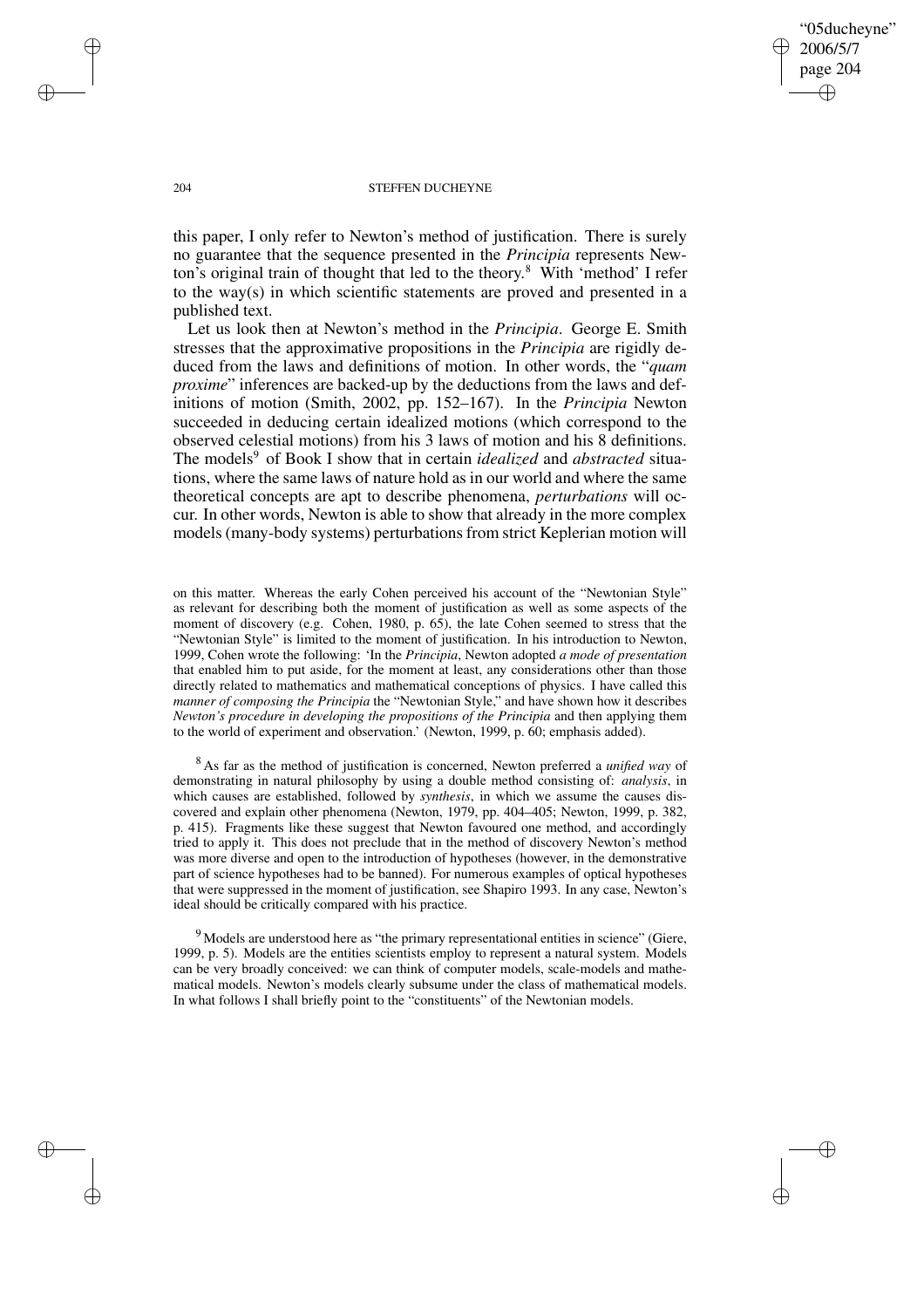✐

✐

✐

✐

✐

occur. Let me illustrate this with an example from the *Principia*. In Proposition 65, Book I, Newton shows that in certain many-body system (see *infra*) in which each body exerts an inverse-square force on all other bodies, the deviations from Kepler's second law will only be minor and these bodies will nearly describe ellipses (keep in mind that such systems presuppose point masses and *in vacuo* movement):

More than two bodies whose forces decrease as the squares of the distances from their centers are able to move with respect to one another in ellipses and, by radii drawn to the foci, are able to describe areas proportional to the times very nearly. (ibid., p. 568)

Newton shows that perturbations will occur from Kepler's first and second law in such complex idealized and abstracted cases. Next he proves this for two simple cases<sup>10</sup> these perturbations will be negligible:  $(1)$  for several lesser bodies revolving around a greater one at various distances (this can later be used for the primary planets), and, (2) for several smaller bodies revolving in the way described around a greater body, or any system of two bodies revolving around each other, to be moving uniformly straight forward and at the same time to be urged sideways by the force of another very much greater body situated at a great distance (this can later be used for the secondary planets).<sup>11</sup> In the first case these bodies will describe areas proportional to the times insofar as errors introduced either by the departure from the greater body from that common centre of gravity or by the mutual interactions between the lesser bodies are neglected (ibid., p. 568). In the second case, the several smaller bodies revolving around the greater body can be conceived as one body, "because of the slight distance of those parts from one another". This will only give rise to small errors produced by the distances between the parts (ibid., p. 569).

These models are constructed independently, i.e. as an investigation which motions will be produced by certain force functions. Newton does not from the beginning focus on the kinds of forces that are present in nature. Therefore, these models can be considered to have a stronger explanatory power, since they are directly deduced from the principles of motion. Unless the

 $10$  This, as Newton adds, can be extended for more complex cases indefinitely.

 $11$  He further writes: 'The more the law of force departs from the law there supposed [i.e. the inverse square law], the more the bodies will perturb their mutual motions; nor can it happen that bodies will move exactly in ellipses while attracting one another according to the law here supposed, except by maintaining a fixed proportion of distances one from another. In the following cases, however, the orbits will not be very different from ellipses.' (Newton, 1999, p. 568).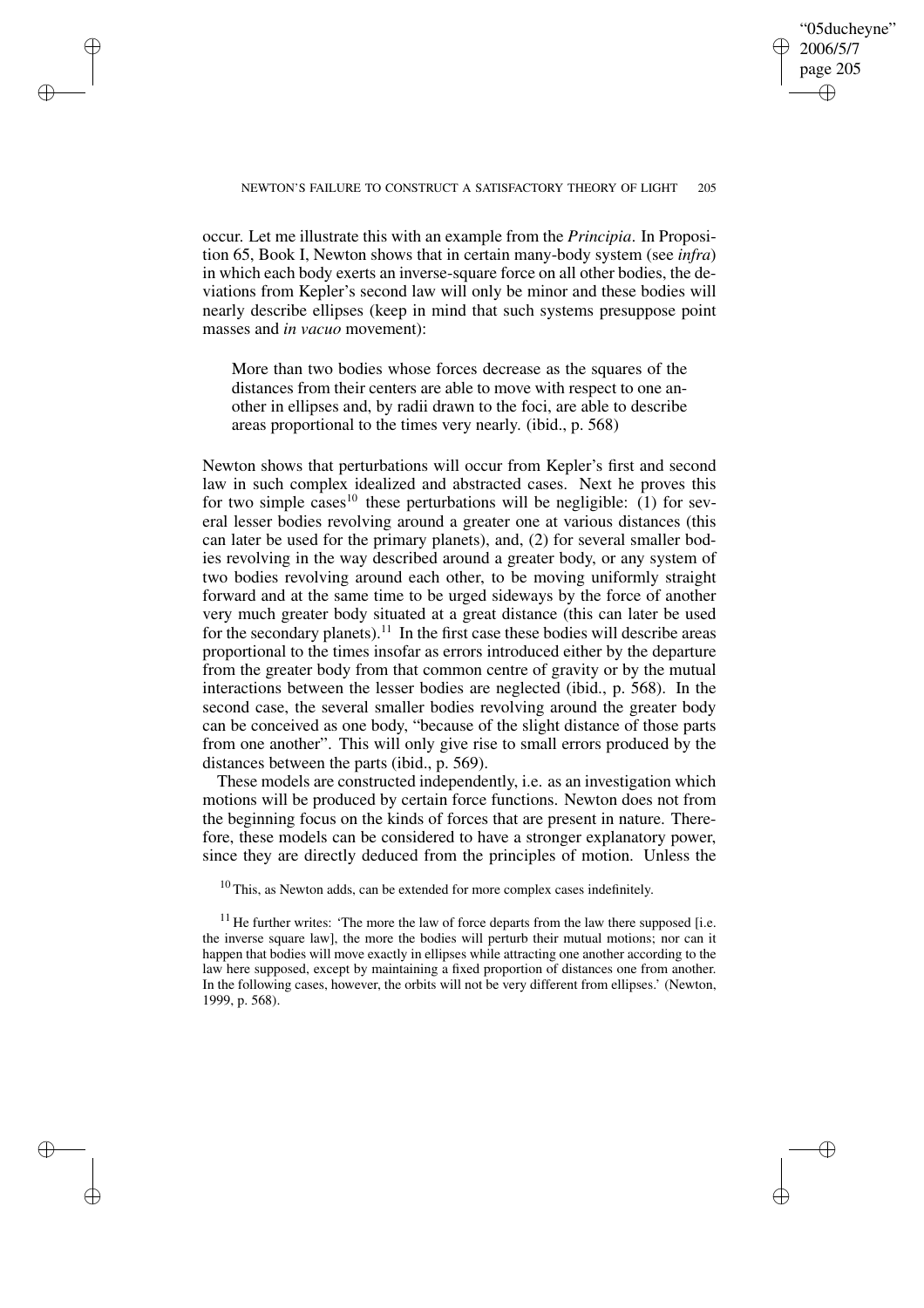"05ducheyne" 2006/5/7 page 206 ✐ ✐

✐

✐

#### 206 STEFFEN DUCHEYNE

deductions are false or the laws and definitions of motions are wrong, this model explains the deviations in the real world. This backing-up procedure is an essential feature of Newtonian methodology. Moreover, some propositions allow one to calculate the perturbation factor (e.g. Propositions 45 and 60). These propositions express what Harper has called "systematic dependencies" (which differentiate Newton's way of modelling from a strictly hypothetical-deductive account) (Harper, 1990). Newton was able to predict these perturbations and to explain them. Put differently, he was able to account for the discrepancies between the first simple models and the observed phenomena by means of more subtle models. *A priori* deduction of phenomena was intertwined with methodological validity. <sup>12</sup> In the *scholium* following section 11 of Book I, Newton wrote on his method:

Mathematics requires an investigation of those quantities of forces and their proportions that follow from any conditions that may be presupposed. Then, coming down to physics, these proportions must be compared with the phenomena, so that it may be found out which conditions [or laws] of forces apply to each kind of attracting bodies. And then, finally it will be possible to argue more securely concerning the physical species, physical causes, and physical proportions of these forces. (Newton, 1999, pp. 588–589)

In the first stage, Newton investigated the mathematical properties that follow from a specified physical system. In the second stage, he investigated the *observed* mathematical properties in order to establish the physical system producing these mathematical properties. In other words, Newton abductively inferred the forces in nature (see Ducheyne, 2005a, p. 14; see also Ducheyne, 2005b, in which I argue that Newton's method is inspired by the

✐

✐

✐

 $12$  John Worrall argues that Newton's argument for the heterogeneity of white light is (at least at first sight) different from a hypothetico-deductive approach. Whereas a H-D approach starts with the theory and proceeds by investigating the observational consequences, in Newton's method the theory (heterogeneity of light) is the conclusion of an argument that begins with observational premises (prism experiments) (Worrall, 2000, pp. 64–65). This agrees very well with the *Principia*.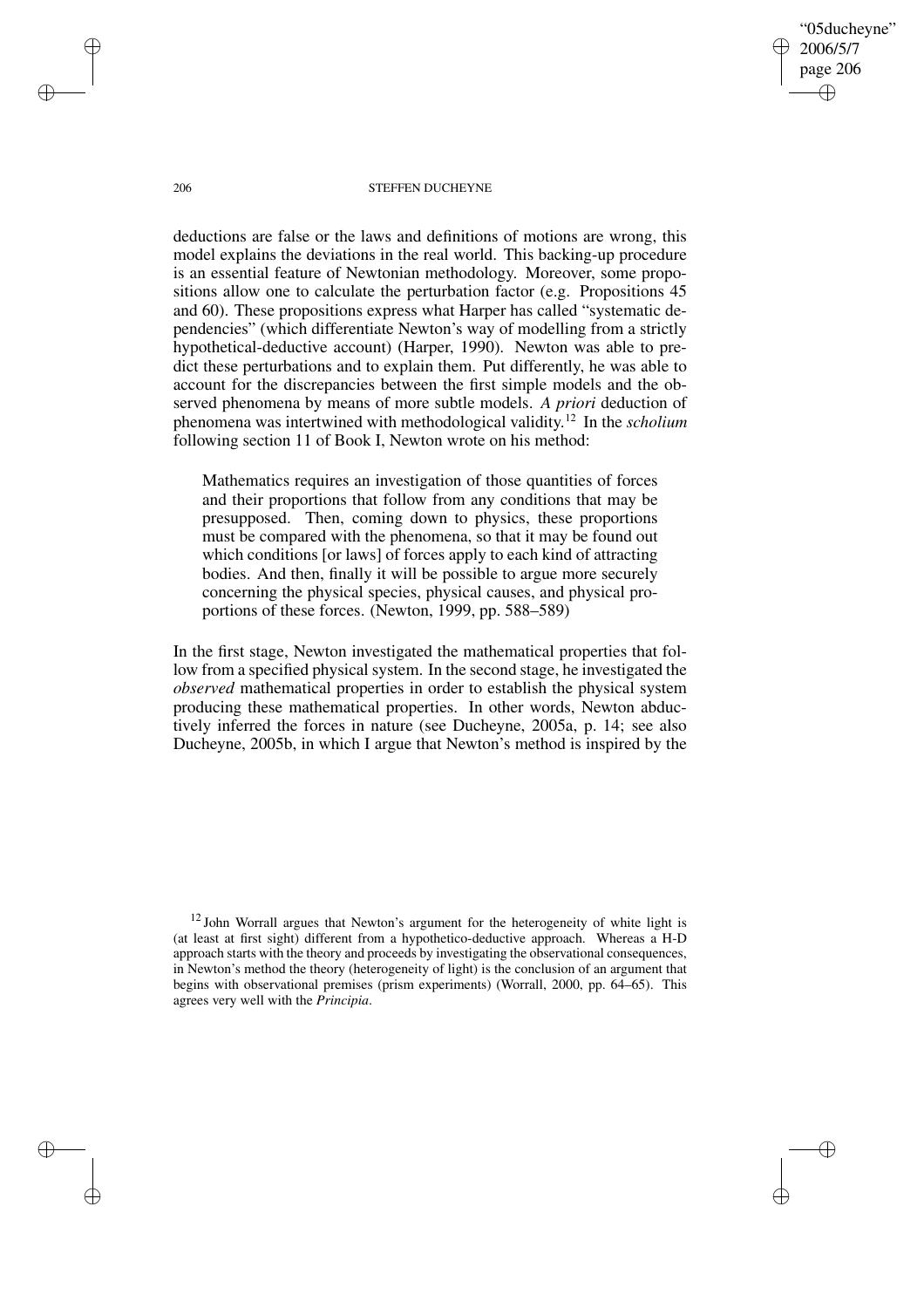✐

tradition of *regressus*<sup>13</sup>). In the third, optional, stage it will be possible to ascertain the physical causes of these forces.

✐

✐

✐

✐

In Ducheyne (2005a), I have argued that there are at least three constituents (sets) of Newton's models in the *Principia*:

- (1) *an "ontological" set*: a set of fundamental "entities", i.e. point masses, "empty" points, and forces, which constitute one-body-systems, two-body-systems, three-body-systems or many-body-systems *in vacuo*,
- (2) *a nomological and theoretical-conceptual set*: a set of laws and definitions (3 laws and 8 definitions), and finally,
- (3) *a mathematical set*: a mathematical description of these entities and operations upon them.

(2) and (3) constitute the *inferential framework* that allows Newton to generate information from (1). All propositions in Book I of the *Principia*, follow by deduction from the laws and definitions of motion, and some mathematical operations (e.g. Euclidean geometry, Newton's method of "ultimate ratios"). These propositions or models function as inference-tickets. As we have just seen, some of the more complex models (e.g. Proposition 65) predict that under certain constellations small deviations from Kepler's area law will occur. This was, I think, the more secure method Newton had in mind. Newton was able to produce highly ingenious inference-tickets, which were based on deduction from the three sets, to infer inverse-square centripetal forces. The conceptual apparatus in the *Principia* is crucial: it enabled Newton to generate mechanical models from it. That is not to say that empirical data were unimportant. Deciding whether a model is empirically adequate or that the deviation predicted by gravitational theory agrees to an observed

<sup>13</sup> This Aristotelian textbook tradition of *regressus* was one of the sole traditions which perceived scientific reasoning as a dual process of proceeding from effects to causes and then from causes back to effect. Newton recast his innovating scientific demonstrations in an Aristotelian terminology. See Ducheyne, 2005b, for the details. Dear correctly notes that Newton was also highly indebted to the Barrovian programme of physico-mathematics (Dear, 1995, p. 213, pp. 224–226). Newton's method therefore seems to be a marriage between the *regressus* tradition and the tradition of what Peter Dear calls physico-mathematics (ibid.). See especially Chapter 8 entitled "Barrow, Newton, and Constructivist Experiment". The *regressus* tradition is required to explain Newton's causal stance on scientific explanation; the tradition of physico-mathematics is required to explain the abstract mathematics.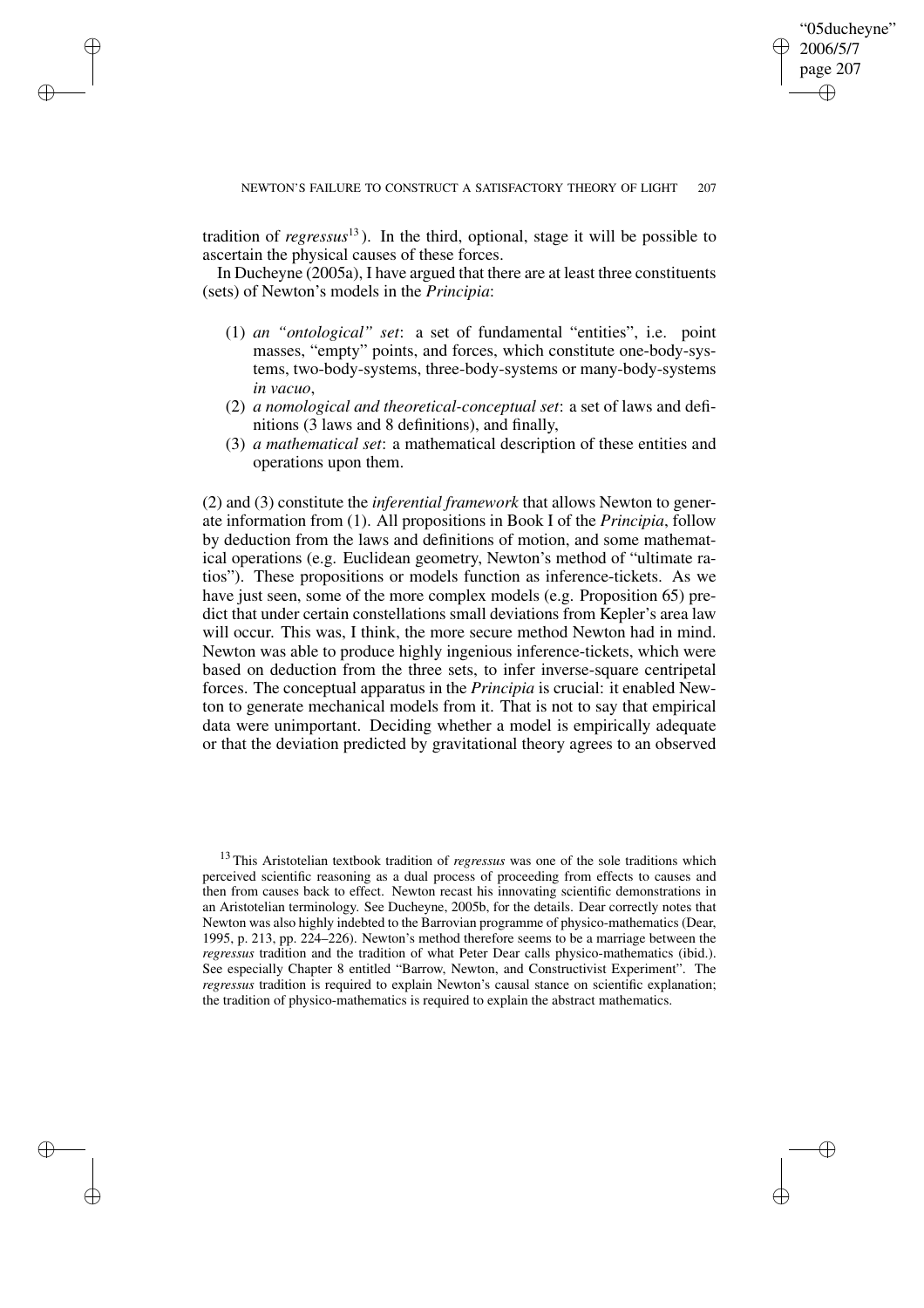"05ducheyne" 2006/5/7 page 208 ✐ ✐

✐

✐

#### 208 STEFFEN DUCHEYNE

deviation is not an easy matter: it supposes countless experimentation, calculation and numerous ways of figuring out how to make things calculable in the first place. $14$ 

## 3. *The Conceptual Framework in* The Opticks *and the* Principia

I shall now compare the conceptual frameworks of *The Opticks* and the *Principia*. Let us look at the definitions and axioms which constitute the conceptual framework of *The Opticks*. They are premised in order to explain the properties of light by reason and experiment, and not by hypotheses (Newton, 1979, p. 1). First in line is Newton's famous definition of rays of light:

*By the Rays of Light I understand its least Parts, and those as well Successive in the same Lines, as contemporary in several Lines.* For it is manifest that Light consists of Parts, both Successive and Contemporary; because in the same place you may stop that which comes one moment, and let pass that which comes presently after; and in the same time you may stop it in anyone place, and let it pass in my other. For that part of Light which is stopp'd cannot be the same with that which is let pass. The least Light or part of Light, which may be stopp'd alone without the rest of the Light, or propagated alone, or do or suffer any thing alone, which the rest of the Light doth not or suffers not, I call a Ray of Light. (ibid., pp. 1–2)

The meaning of this proposition has often been discussed. Newton explicitly held that both emission theories and wave theories of light were compatible with his definition (Turnbull, 1975, I, p. 175, see also Sabra, 1967, p. 274; Laymon, 1978, p. 61). Newton presupposed that light consists of discrete parts (*not* particles). That aspect is compatible with e.g. Hooke's wave theory. <sup>15</sup> Note that the first definition implicitly assumes that the rectilinear

<sup>14</sup> I grant it that my proposal in Ducheyne, 2005a concentrates on the moment of model construction and to a lesser extent on the moment of model testing. Both are required to establish a full account of Newton's methodology.

<sup>15</sup> Abdelhamid I. Sabra mistakenly claims that there is no difference between Newton's (constructive) doctrine of light and the corpuscular theory (Sabra, 1967, p. 284). He claims that Newton's rays were always those of the corpuscular theory: A wave interpretation was denied *a priori* (ibid., p. 288). Alan E. Shapiro notes that this definition is incompatible with diffusion theories of light, which assume that individual rays are not physically independent, not with wave theories in general (Shapiro, 1975). Ronald Laymon correctly criticises Shapiro's interpretation since it entails that the *experimentum crucis* is apparently not a fair test of diffusion theories. Laymon claims that Newton's definition of a ray of light is not incompatible with diffusion theories, since Hooke allowed (as Hobbes did) the width of a

✐

✐

✐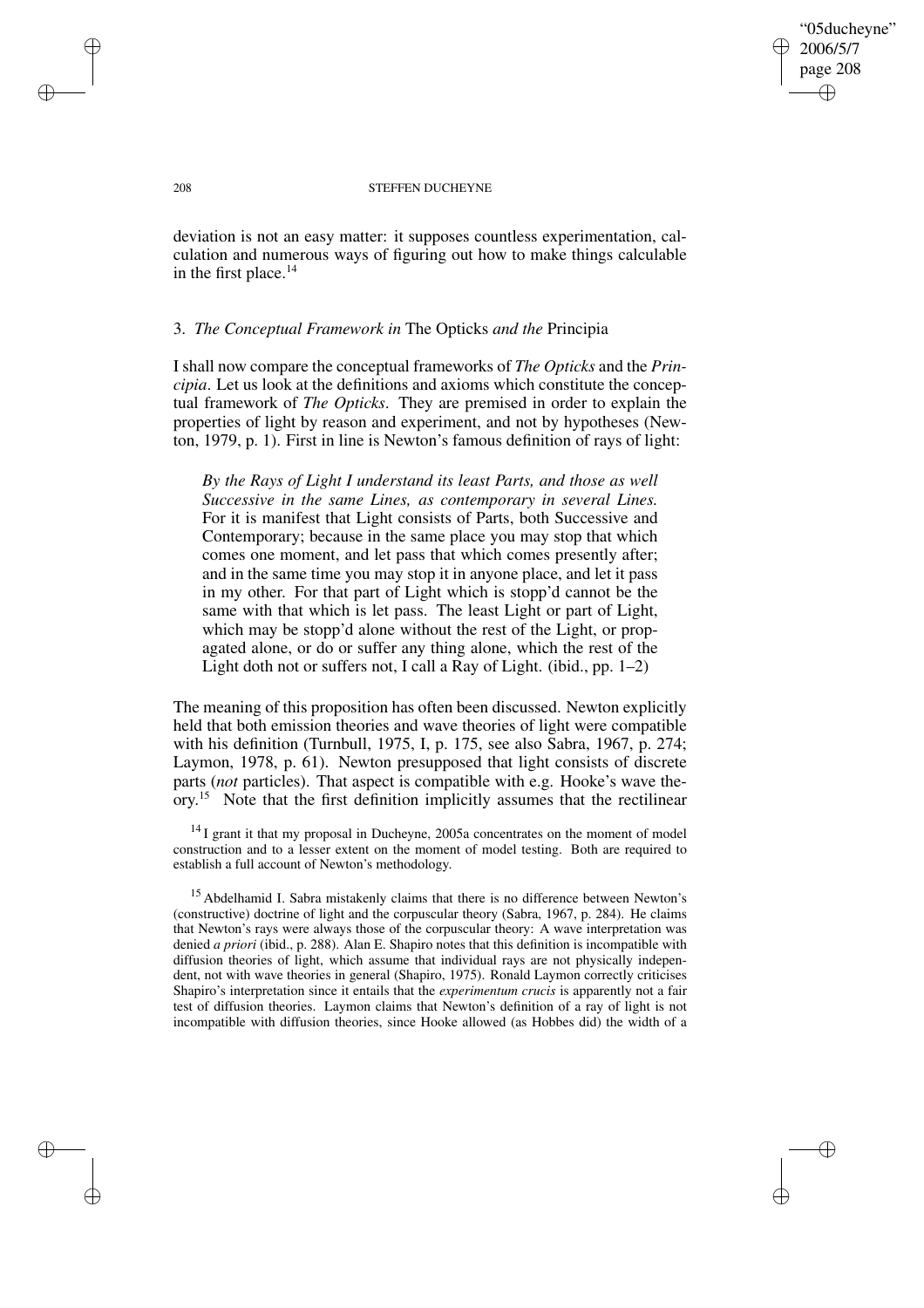✐

#### NEWTON'S FAILURE TO CONSTRUCT A SATISFACTORY THEORY OF LIGHT 209

✐

✐

✐

✐

propagation of light and the independence of rays. What is important is that Newton considered the first definition as a *phenomenological statement* according to which "every part of a beam of light is refracted and reflected according to a regular law independently of any other part of the beam of light", as Shapiro has argued (Shapiro, 1975, p. 196). After Newton's first definition, the definitions of refrangibility, i.e. the disposition of rays of light to be refracted, and reflexivity, i.e. their disposition to be reflected, follow (ibid., pp. 2–3). Next in line, are the definitions of the angle of incidence, reflection and refraction (ibid., p. 3). From these definitions, the definitions of the sines of incidence, reflection and refraction follow. Finally, homogeneal or primary light is defined: rays that have the same angle of refraction (ibid., p. 4). These definitions are mainly *terminological* and *phenomenological*. In great contrast to the *Principia*, the definitions did not refer to the causal agents or forces (impressed force and centripetal force (as a subclass of impressed forces)) producing motions. Rather, they define the crucial terms in the study of optics.

After these eight definitions, eight axioms follow. The first axiom states that the angles of reflection and refraction lie in the same plan with the angle of incidence (ibid., p. 5). The second that the angle of reflection is equal to the angle of incidence (ibid.). The third that if a refracted ray is returned to the point of incidence that it will be refracted into the initial line by the incident ray (ibid.). This suffices to give the reader an idea of the nature of these axioms.<sup>16</sup> In these axioms, the *geometrical properties* of the central concepts of optics (defined previously) are presented. These axioms mainly refer to the angles formed between the incident and outgoing rays before and after reflection or refraction.

ray to become smaller than "any given magnitude" to deal with refraction in curved surfaces (Laymon, 1978, p. 65). In this case, the rays are independent of each other. I side with Laymon here.

 $16$  The fourth states that when a ray is refracted from a rarer into a denser medium, that the angle of refraction is less than the angle of incidence (ibid.). The fifth that the sine law holds "either accurately or very nearly" (ibid.) (see 4.1). The sixth that homogeneal rays which flow from several points of any object, and fall perpendicularly or almost perpendicularly on any reflecting or refracting plane or spherical surface, will afterwards diverge from so many other points, or be parallel to so many other lines, or converge to so many other points, either accurately or without any sensible error (ibid., p. 10). The seventh that the rays which come from several points of an object meet again in so many points after they lave been made to converge by reflection or refraction, will make a picture of the object upon any white body (ibid., p. 14). The eighth that an object seen by reflexion or refraction, appears in that place from whence the rays after their last reflexion or refraction diverge in falling on the spectator's eye (ibid., p. 18).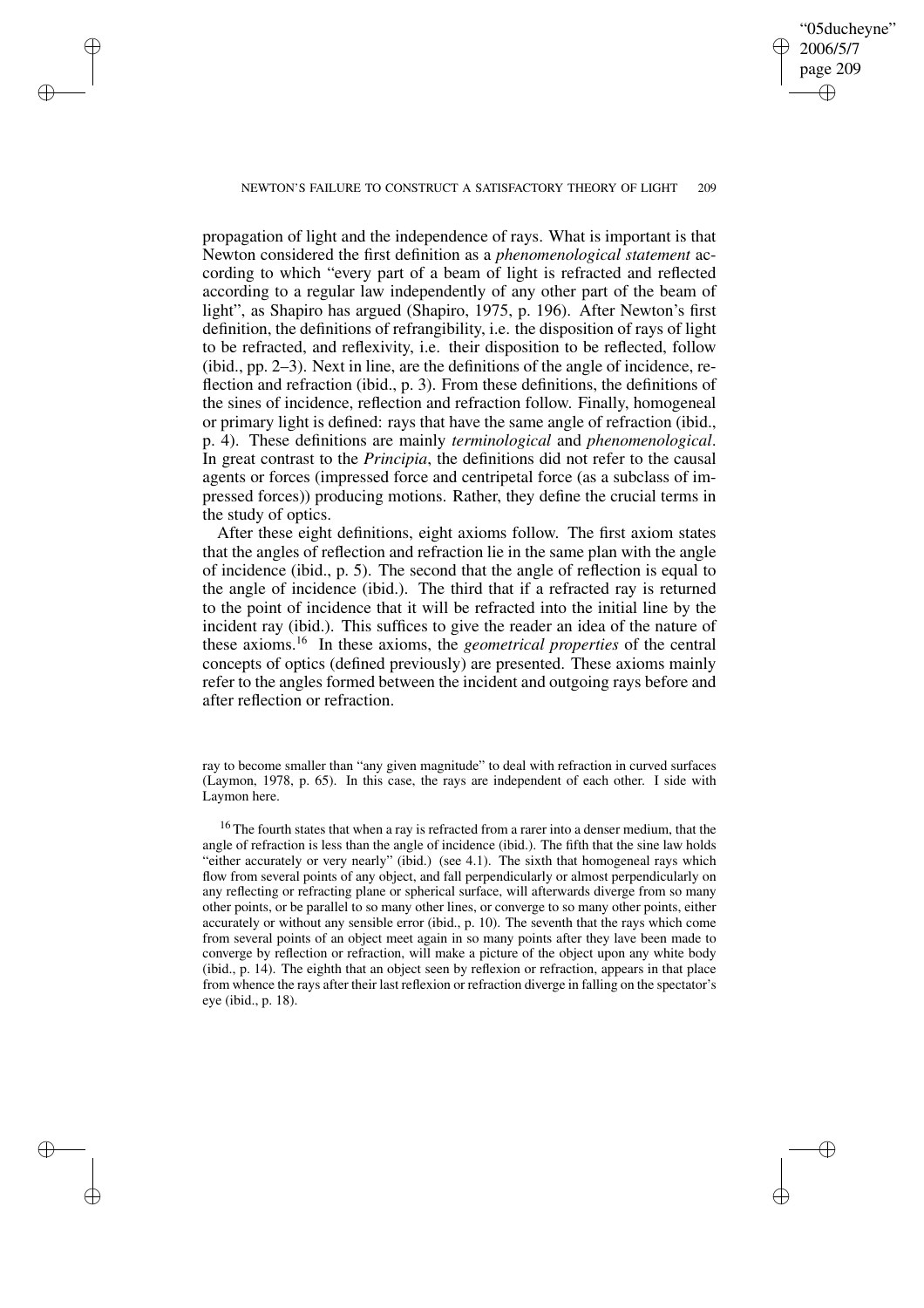"05ducheyne" 2006/5/7 page 210 ✐ ✐

✐

✐

#### 210 STEFFEN DUCHEYNE

This conceptual framework is essentially descriptive, geometrical and phenomenological. The axioms express geometrical regularities. The definitions are mostly stipulative definitions (for instance, they define the angle of incidence). As we will see shortly, *The Opticks* did not allow for a conceptual framework that would allow to relate the effects observed to the causes producing them. When we compare this with the *Principia* the difference is striking. Its tenor is vastly more theoretical and conceptually rich. Let me clarify what I mean with that. The framework in the *Principia* presupposes causal knowledge about the world: forces cause change in motion and bodies have inherent forces. Forces are not directly accessible (therefore "theoretical"<sup>17</sup> ) to us and they are only known by their effects. The laws of motion clearly make reference to such knowledge:

Law 1:

Every body perseveres in its state of being at rest or of moving uniformly straight forward, except insofar as it is compelled to change it state by forces impressed.

Law 2:

A change in motion is proportional to the motive force impressed and takes place along the straight line in which the force is impressed.

Law 3:

To any action there is always an opposite and equal reaction, in other words, the actions of two bodies upon each other are always equal and always opposite in direction. (Newton, 1999, pp. 416–417)

Bodies have inherent forces and they are potentially affected by impressed forces. Using these laws we can gain information about the magnitude and direction of the forces acting on a body. Then eight definitions follow. In the first quantity of matter is defined as a measure that arises from its density and volume jointly (Newton, 1999, p. 403). In the second quantity of motion is defined as a measure of motion that arises from the velocity and the quantity of matter jointly (ibid., p. 404). Definition three deals with inherent force of matter, i. e. the power of resisting by which every body, so far as it is able ("*quantum est in se*"), perseveres in its state either of resting or of moving uniformly straight forward (ibid.). Definition four defines impressed force as the action exerted on a body to change its state either of resting or of moving uniformly straight forward (ibid., p. 405). Definition five defines

 $17$  With "theoretical knowledge" I refer to knowledge which transgresses directly accessible empirical knowledge. I admit that the distinction is not clear-cut, but the intuitive characterisation is sufficient for my presentational purposes.

✐

✐

✐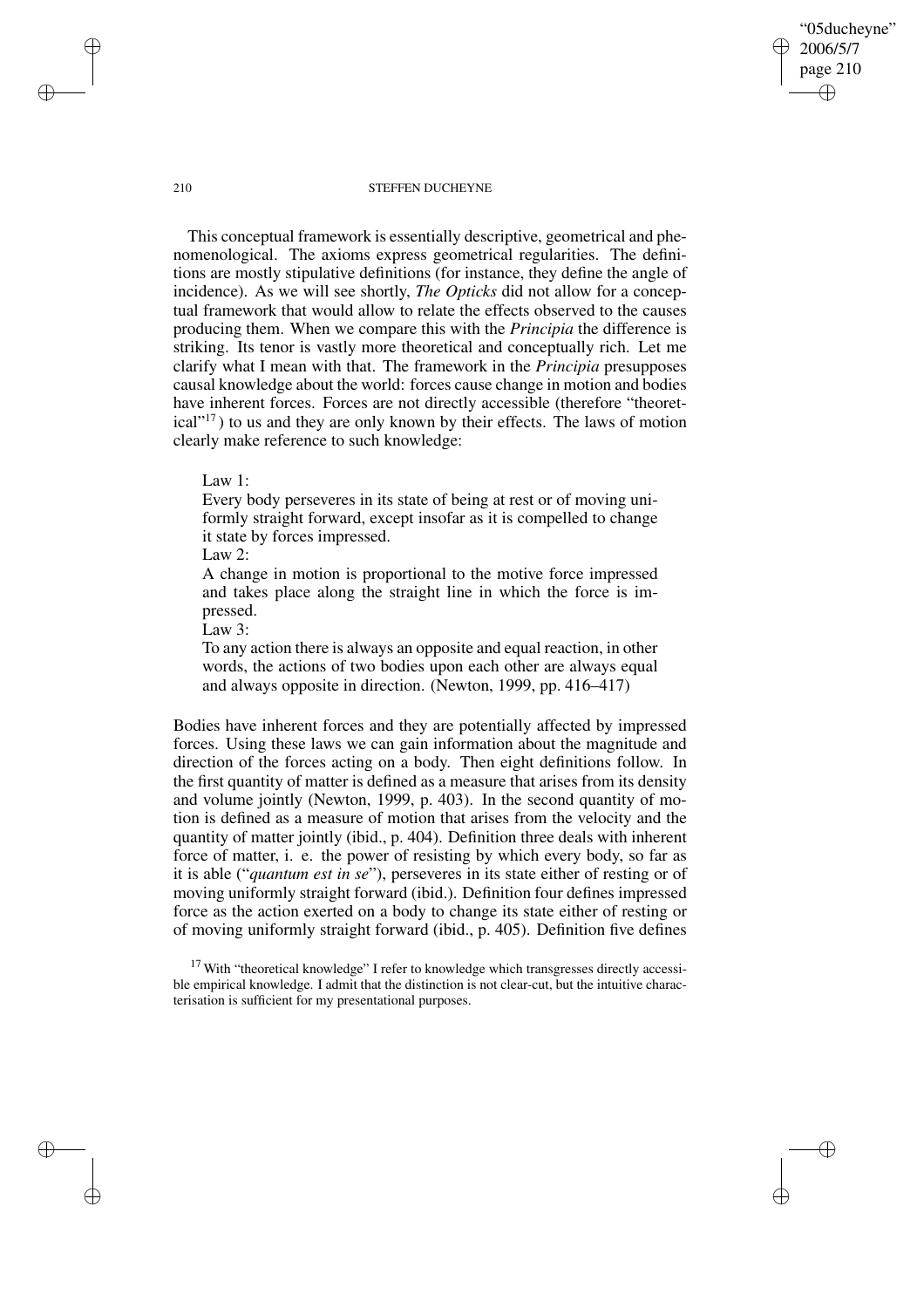## "05ducheyne" 2006/5/7 page 211 ✐ ✐

✐

✐

## NEWTON'S FAILURE TO CONSTRUCT A SATISFACTORY THEORY OF LIGHT 211

✐

✐

✐

✐

centripetal force as the force by which bodies are drawn from all sides, are impelled, or in any way tend, towards the some point as to a centre (ibid.). Definitions six, seven and eight deal with the absolute quantity of centripetal force, i.e. the measure of this force that is greater or less in proportion to the efficacy of the cause propagating it from a centre through the surrounding regions (ibid., p. 406), the accelerative motion of centripetal force, i.e. the measure of this force that is proportional to the velocity it generates in a given time (ibid., p. 407), and the motive quantity of a centripetal force, i.e. the measure of this force that is proportional to the motion it generates in a given time (ibid.). The conceptual framework in the *Principia* circles around the notion of force. Newton's definition of impressed force as changing the state of rest or uniform motion of a body is closely related to his metaphysical principle of causality (Jammer, 1957, p. 121). Since every change must have its cause, the change of motion is an effect and the impressed force its cause. This carries a lot of information with it. For instance, if we observe a body that does not describe a rectilinear path (as it tends to do by its inherent motion), we can infer that it is acted upon by an impressed force. In other words: Newton established a relation of counterfactual dependency between orbital motion and the forces producing them.<sup>18</sup> We can then try to determine its direction and strength, given the laws and definitions. The conceptual framework in the *Principia* allowed Newton to infer information about the proximate causes. In *The Opticks* no such thing is at hand. Why?

I take it then that the conceptual framework in the *Principia* is richer than in *The Opticks*, because there are links between the effects and the causes (*via* the second law).<sup>19</sup> The make-up of the affected entities (= the effects) is known. We know that the effects which we want to explain are material bodies moving along certain trajectories. This has nothing to do with the fact that the cause of gravity is unknown: in mechanics we know the make-up of what we want to explain (bodies *and* their constituents have the property of *mass*); in optics, by contrast, we do not know the make-up of optical phenomena (e.g. prismatic dispersion), because this would already presuppose an optical theory. We do not know the nature or constituents of colours. Are they bodies? This would surely be an interesting claim from an inferential

<sup>18</sup> William Whewell seems to have thought along similar lines in his *Philosophy of the Inductive Sciences*: '*Force is any cause which has motion, or change of motion, for its effect*; and thus, all the exchange of velocity of a body which can be referred to extraneous bodies, as the air which surrounds it, or the support on which it rests, — is considered as the effect of forces; and this consideration is looked upon as explaining the difference between the motion which really takes place in the experiment, and that motion which, as the law asserts, would take place if the body were not acted on by any forces.' (Whewell, 1967 ,Vol. I, p. 217).

 $19$  In the last paragraphs of this section I am indebted to the highly insightful comments of an anonymous referee.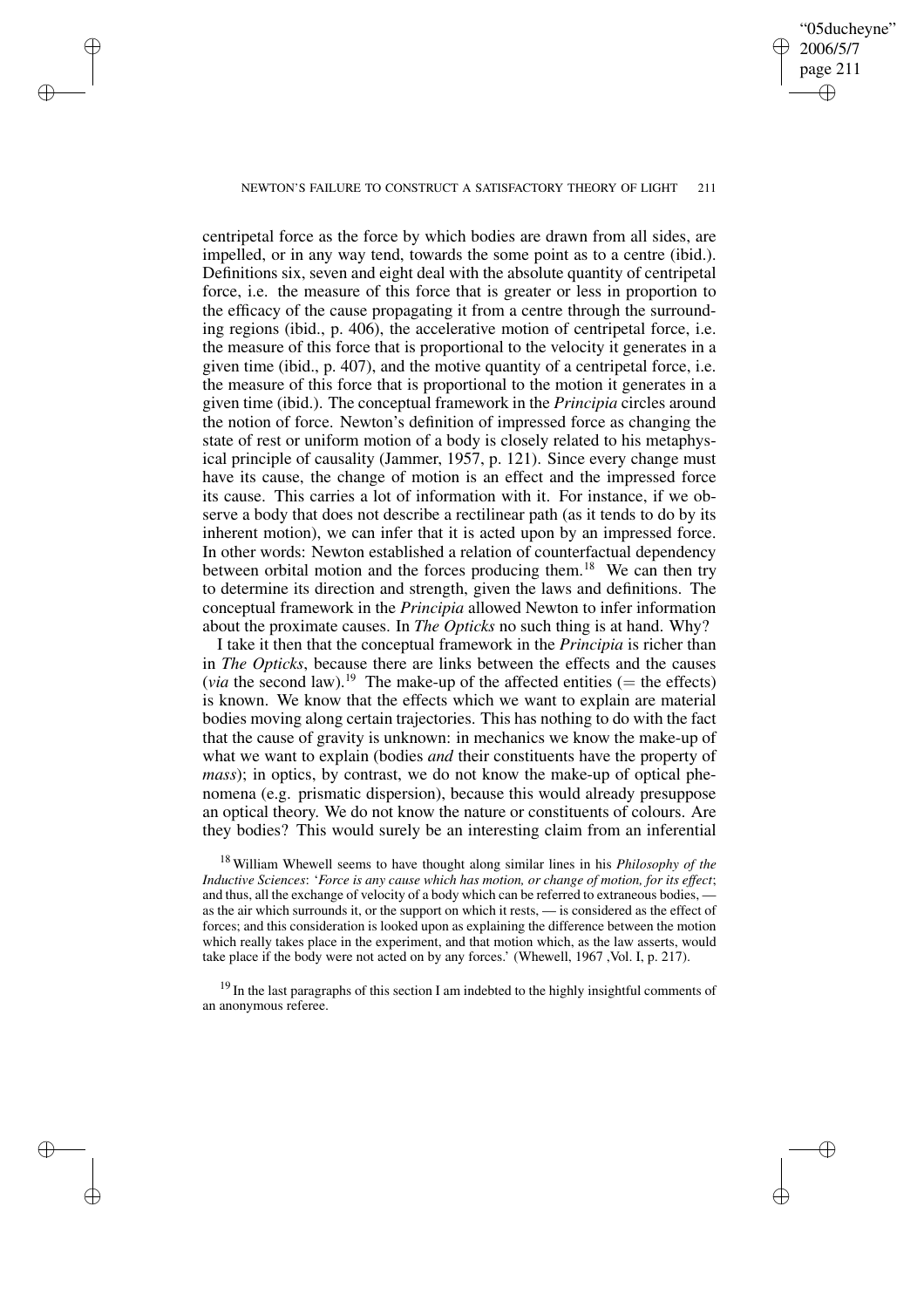"05ducheyne" 2006/5/7 page 212 ✐ ✐

✐

✐

#### 212 STEFFEN DUCHEYNE

perspective. If the rays of light possibly be globular, they would be attracted by material bodies; furthermore, if they had different masses, they would be subjected to different deviations in function of their mass (Ronchi, 1970, pp. 162–163). In his early optical work, Newton tried to reduce the phenomena of light and colour solely to the size and density of its corpuscles (Shapiro, 1993, pp. 119–121). On this assumption, it is straightforward as Newton attempted (see  $4.1$ ) — to attempt to demonstrate that refraction is caused by a centripetal force tending downwards along the normal. A framework in which light is considered as consisting of small bodies would be more inferentially rich: it would allow you to apply the known laws of bodies to the phenomena of light. Heuristically, Newton relied heavily on the hypothesis of light particles in a vibrating medium "to suggest and interpret experiments and to deduce the mathematical and physical properties of periodic colors" (Shapiro, 1993, p. 50, cf. p. 65). In the published result, all traces of these hypothetical elements were eliminated (ibid., p. 85, cf. p. 172). Newton always preferred to be silent on the nature of light and colours. It is better to leave unspecified what colour and light is. In doing so, he turned down the opportunity of publicly accepting a conceptually richer framework. This is the only apt attitude according to Newton's desire to construct a hypotheses-free science of optics. Newton's conceptual framework in *The Opticks* was less rich than in the *Principia*. The reason is that constructing a richer framework would entail making statements about the nature of light or colours, i.e. feigning hypothesis.<sup>20</sup>

According to Newton, a hypothesis is a proposition that is not a phenomenon, nor deduced from any phenomena but assumed or supposed without any experimental proof (Edleston, 1969, p. 155). In *The Opticks* Newton wrote that the main business of natural philosophy is 'to argue from Phaenomena without feigning Hypotheses, and to deduce Causes from Effects' (Newton, 1979, p. 369). Hence, according to my approach, 'hypothetical' means that its deduced effect cannot be confirmed by observation. Newton preferred to work with a less rich conceptual framework than to feign hypotheses. Cartesians started by boldly positing their causal explanations and tried to infer the required observational data from these (from theory to phenomena). Newton, on the contrary, preferred to begin with the phenomena and to infer the types of forces that produce these phenomena given the laws of motion (from phenomena to theory). Newton's framework in *The Opticks* was conceptually poor, because the deduced effects of a richer content could not

✐

✐

✐

<sup>&</sup>lt;sup>20</sup> As Hakfoort pointed out: 'But the identification of light rays with particles (as proposed in the Queries) entailed the use of a causal model. In short, Newton's critics as well as his defenders and indeed Newton himself, all agreed that using the concept of corpuscles of light was using causal model.' (Hakfoort, 1988, p. 107).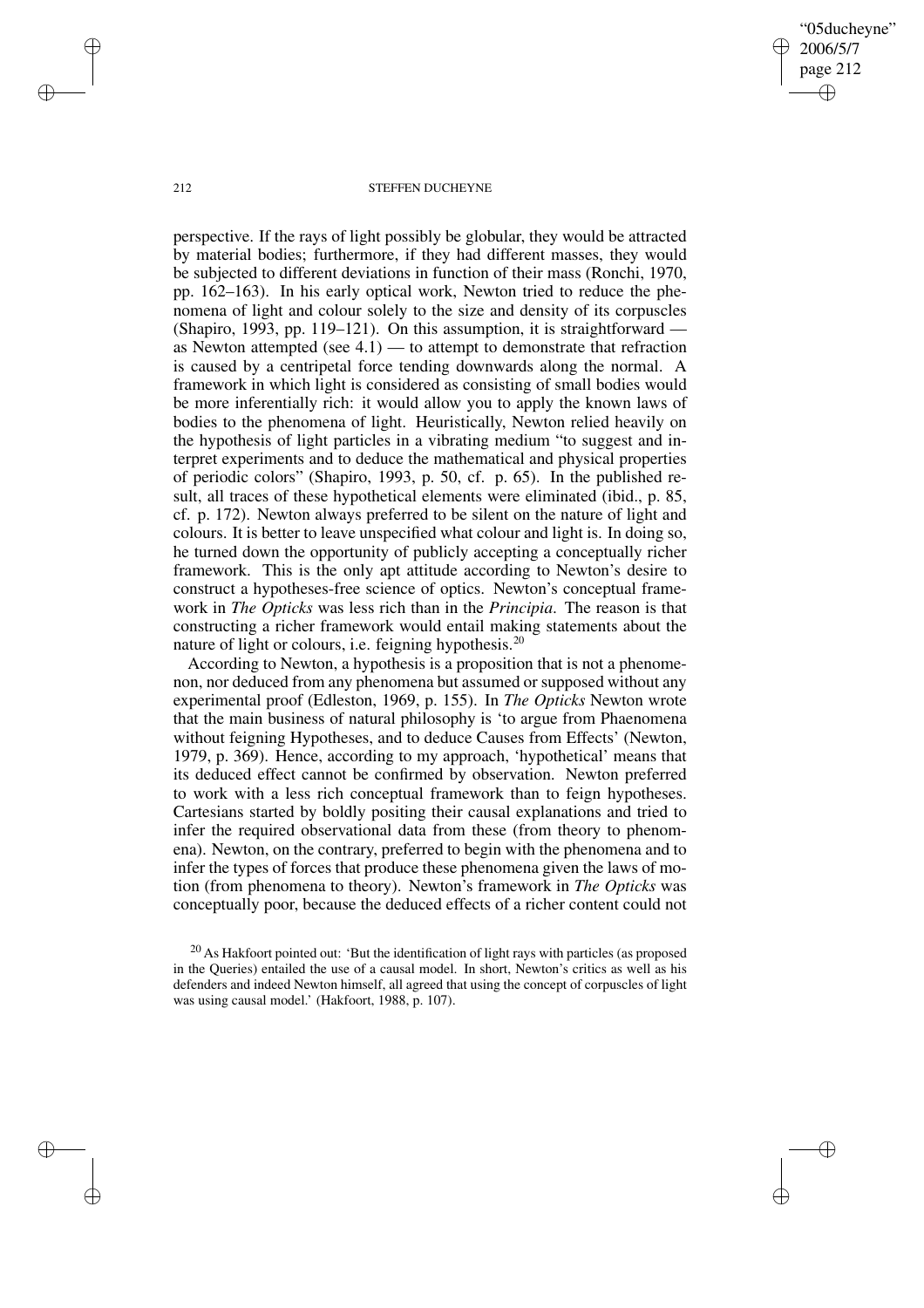✐

be confirmed by observation. In the *Lectiones Opticae* (1670–72)<sup>21</sup>, Newton still believed in deducing the origin of colours from certain fundamental principles:

But seeing that it is appropriate that I discuss in turn the measure of refractions in order to advance the science of optical instruments that perfect vision, and next many propositions are to be deduced upon which the origin of colors of this kind depends and must be explained, provided that I intended to *determine them solely from principles previously demonstrated (as is usual in geometry)*, it should not therefore displease you if I prepared some things about the laws of refractions and so interjected topics pertaining more to pure mathematics than those that concern physics. (Newton, 1984, p. 169; emphasis added)

Newton gradually abandoned the idea of *a priori* deducing the phenomena of light and colour. Transcending the mere phenomenological features of an optical phenomenon was at odds with Newton's obsession with certainty. 22 In conclusion: in *The Opticks* Newton could not publicly endorse a sufficiently rich framework from which the observed optical phenomena could be deduced without introducing hypothetical elements. But why could he not *a priori* deduce optical phenomena in the first place?

## 4. *Some Illustrations of Failure*

✐

✐

✐

✐

In this section, I shall discuss three difficulties Newton encountered in making a — to his own standards — proper optical science. Each example points to the problems Newton encountered in establishing his methodological ideal. The following three examples are problematic for Newton's attempt to construct an *a priori* model of optical phenomena: in his derivation

<sup>21</sup> Alan E. Shapiro notes the following differences between the *Lectiones* and *The Opticks* (Newton, 1984, pp. 23–25): (1) there is more emphasis given to the demonstration of the unequal refrangibility, to which Part I of *The Opticks* is dedicated and (2) the presentation of *The Opticks* is more formal (cf. the usage of definitions, axioms and propositions). In the *Lectiones*, Newton did not formally define a ray of light (ibid., p. 73n).

<sup>22</sup> The tenor of the *milieu* of the Royal Society was one of fallibilism, closely aligned to what Popkin has called "constructive scepticism" (Popkin, 1979). There was an intellectual clash between Newton's meta-scientific convictions and that of the fellows. For a fairly good picture of the Royal society milieu see van Leeuwen, 1963. I must warn the reader that I am not satisfied for his treatment of Newton's position on these matters. See Bechler, 1974 and Shapiro, 1985 with a better perspective.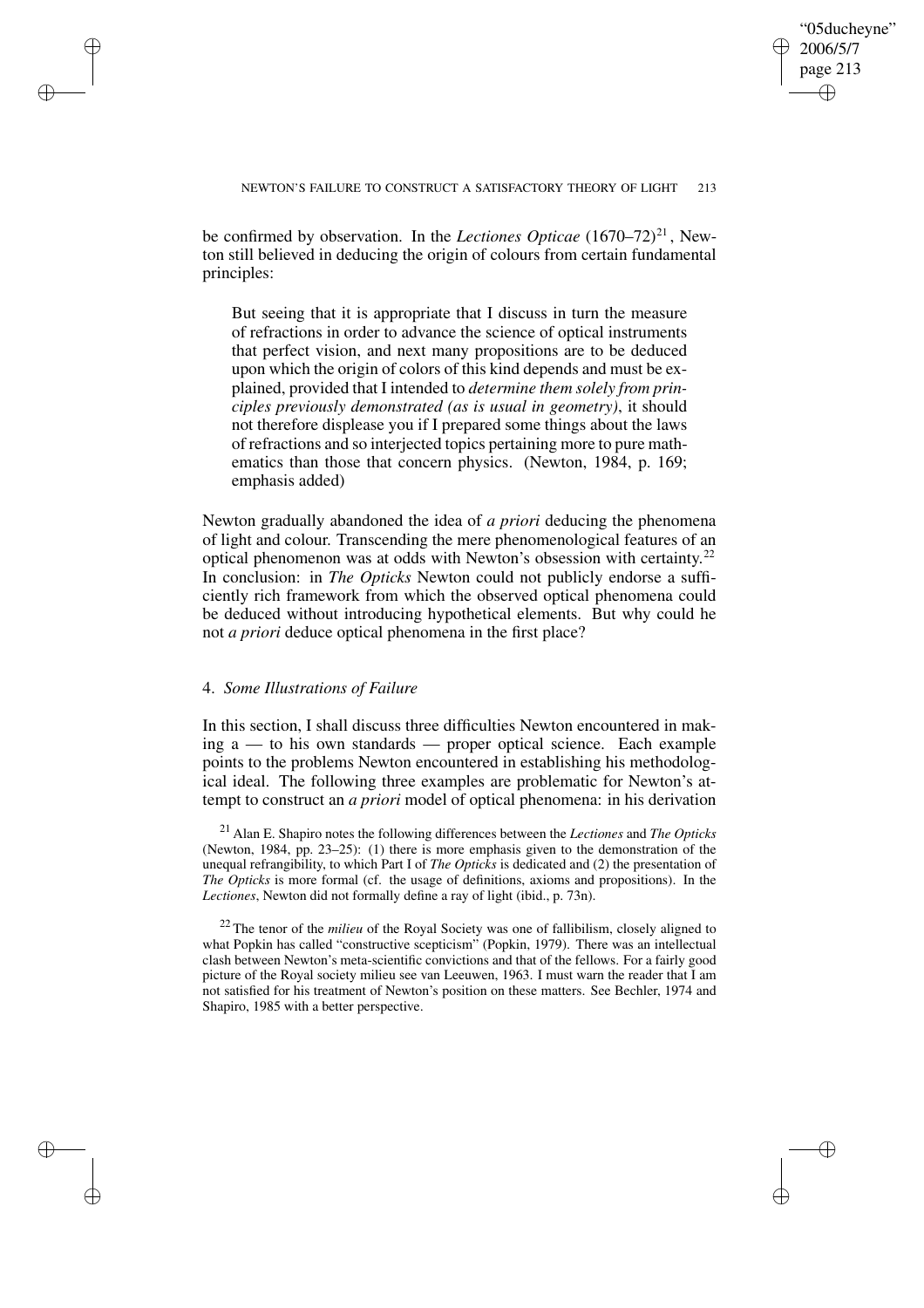"05ducheyne" 2006/5/7 page 214 ✐ ✐

✐

✐

#### 214 STEFFEN DUCHEYNE

of the law of refraction Newton had implicitly introduced the corpuscularity of light (see 4.1), the outcome of Newton's experiments on diffraction — a topic he started investigating in 1691 — cast doubt on the correctness of the principle of rectilinear propagation of light (see 4.2), and an early attempt of Newton to construct an *a priori* model of refraction failed (see 4.3). I shall begin with presenting the examples and, in section 5, I shall spell out some general reflections on the interaction between the empirical and methodological aspects of Newton's failure in optics. It will be shown that methodological and empirical aspects of Newton's failure can in practice hardly be separated.

## 4.1. *The Troubles with the Law of Refraction*

In the *Lectiones Opticae* Newton attempted to construct a mathematical theory of colour in which the refractions of rays of every colour in any medium could be deduced from a set of mathematical principles.<sup>23</sup> Newton only succeeded in deriving the law of refraction conditionally, i.e. by assuming some hypothetical forces.<sup>24</sup> Newton reduces real optical refraction to an imaginary situation.<sup>25</sup> Let us firstly find out what the assumptions are. In the Proposition 94, Book I of the *Principia* Newton is more explicit about the underlying assumptions. Newton assumes: (1) that the interface between two dissimilar media lies somewhere between two very near parallel planes<sup>26</sup>, (2) that a ray

 $23$  Compare with: 'And the absolute certainty of a science cannot exceed the certainty of its principles. Now the evidence by which I asserted the propositions of colors is in the next words expressed from experiments, and so but physical: whence the propositions themselves can be esteemed no more than physical principles of a science. And if those principles be such that on them a mathematician may determine all phenomena of colors that can de caused by refraction and that by computing or demonstrating after what manner and how much those refractions do separate or mingle the rays in which several colors are originally inherent; I suppose the science of colors will be granted mathematical and as certain as any part of optics. And that this may be done I have good reason to believe because ever since I became first acquainted with theses principles, I have with constant success in the events made use of them for this purpose.' (Turnbull, 1975, I, p. 187).

 $^{24}$  For a clear exposition of the proof see Sabra, 1967, pp. 305–308.

<sup>25</sup> Ronchi notes that: 'Strangely enough having gone so far he changed his method: he abandoned his original inductive-experimental reasoning, and instead deduced what the behaviour of prisms would have been according to the hypothesis: 'that bodies refract light by acting upon its rays in lines perpendicular to their surfaces'.' (Ronchi, 1970, p. 173). On my account this is not strange: Newton preferred *a priori* deduction.

<sup>26</sup> There is a small difference with the *Principia* here. In *The Opticks*, Newton assumes that the thinness of the terminated space is due to the fact that no sensible curvature of the rays' path is normally observed near refracting surfaces.

✐

✐

✐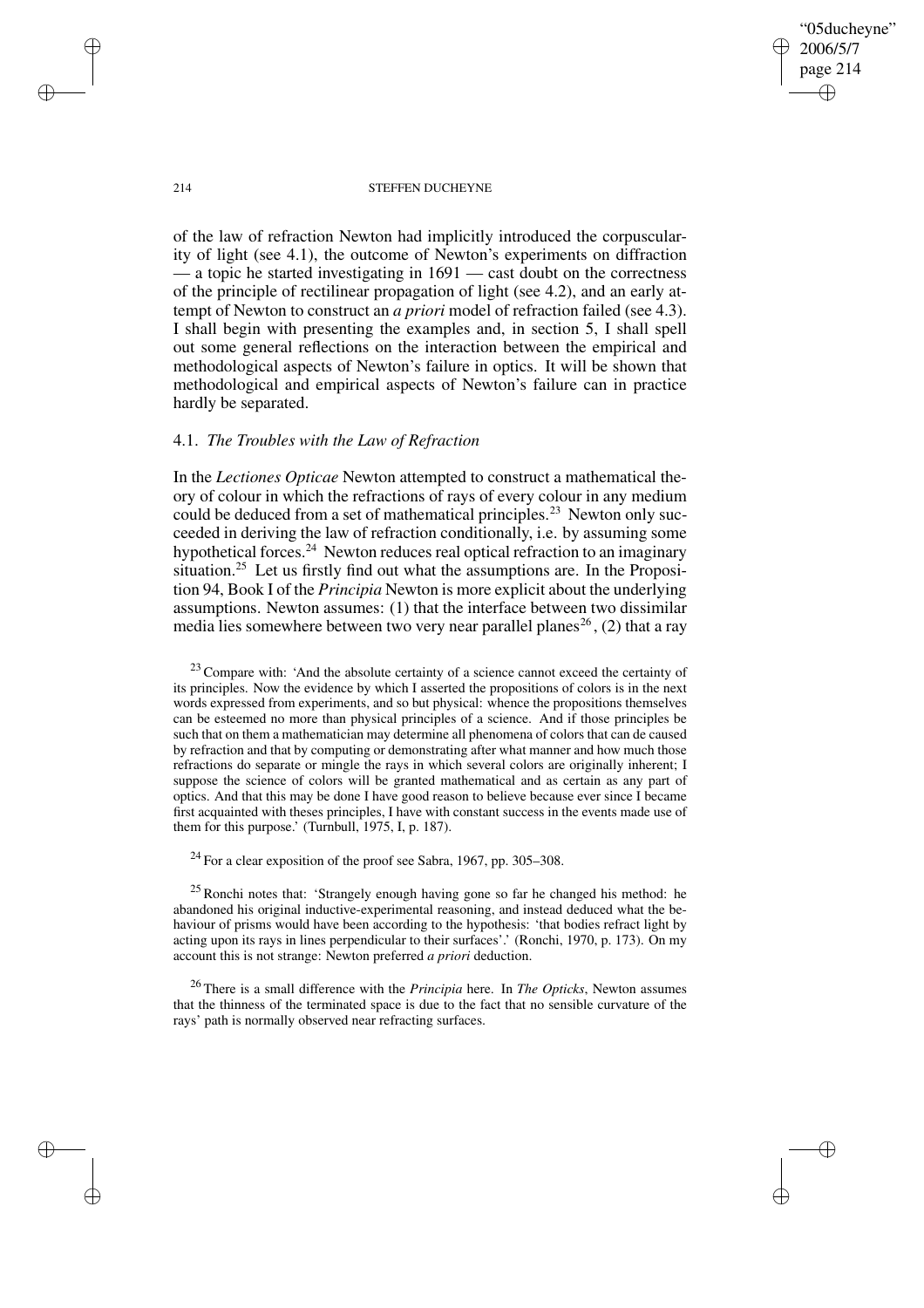✐

of light passing through the terminating planes suffers the same action as the particle, (3) that a body passing through this space is attracted or impelled perpendicularly toward either medium, (4) that this body is not acted on or impeded by any other force, and, (5) that the attraction is uniform (Newton, 1999, p. 622). In Proposition 6, Book I, of the *Opticks*, Newton used the same model but now he completely hid the physical interpretation. Commenting on this Proposition Newton stated:

And this Demonstration being general, without determining what Light is, or by what kind of Force it is refracted, or assuming anything farther than that the refracting Body acts upon the Rays in Lines perpendicular to its Surface, I take to be a very convincing Argument for the full truth of this Proposition. (Newton, 1979, pp. 81–82)

Newton must have realised the problems with his treatment of refraction. Obviously, this model assumed atomism. Section 14, Book I of the *Principia*, is explicitly entitled "The motion of minimally small bodies that are acted on by centripetal forces tending towards each of the individual parts of some great body" (Newton, 1999, p. 622). Newton could not deliver any positive argument for that position. Therefore, the fundamental law of optics is based on hypotheses. This was unacceptable for Newton's rigid methodology.

## 4.2. *The Troubles with Diffraction*

✐

✐

✐

✐

Newton encountered serious troubles with diffraction (or as he called it, "inflexion") (see especially Shapiro, 2000). Diffraction is an interference phenomenon produced by the obstruction of a wave. He developed a model of diffraction based on the assumption that the path of the fringes (or, dark intervals) are identical or coincide with the rectilinear paths of the rays that produced them. Shapiro recently showed that Newton never expounded his linear-propagation model, since it was a hypothesis which was not derived from phenomena (Shapiro, 1993, p. 63; cf. Shapiro, 2000a, p. 43). As if that were not bad enough, Newton was forced to conclude — and thus contradicting his own basic principle — that the light which makes the fringes is different from that which is initially inflected (Newton, 1979, p. 332). In an experiment probably dating from 1692, Newton examines the diffraction pattern of light coming trough a small passage produced by two knives making a small angle with each other in order to form a V. He measured the distance between the knife-edges when the intersection of the first dark lines fell on a white paper placed at different distances from the knives (Shapiro, 2000b,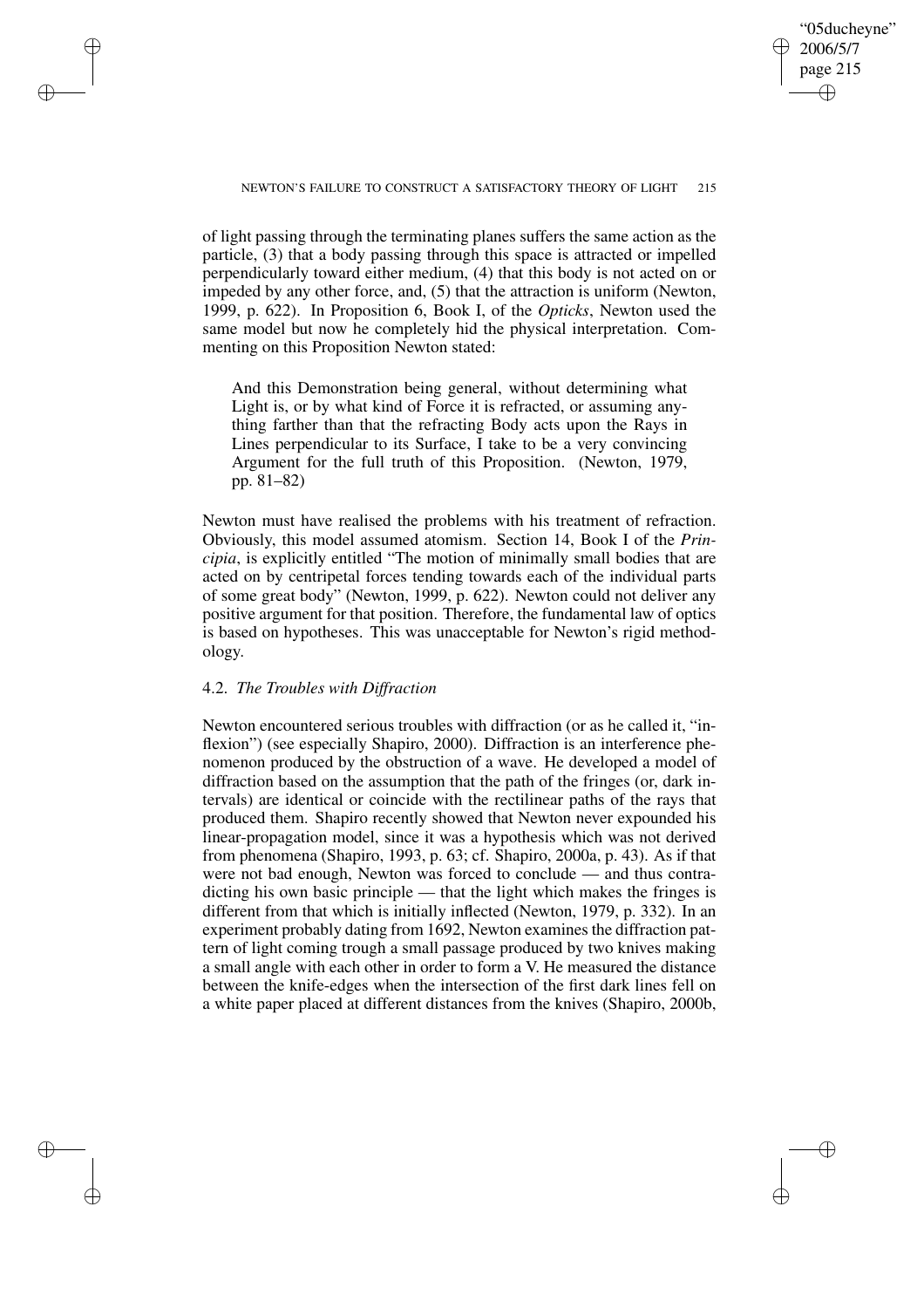"05ducheyne" 2006/5/7 page 216 ✐ ✐

✐

✐

#### 216 STEFFEN DUCHEYNE

p. 65). These measurements showed that the light forming the same fringe, when it is observed at different distances from the knives, comes from different distances from the edges and is deflected at different angles (ibid., p. 66; Shapiro, 2000, pp. 30–32). Since light is supposed to be propagated rectilinearly, after it has passed through the blades, it cannot be the same light that forms the fringes at different places, i.e. the fringes do not propagate rectilinearly.<sup>27</sup> Newton tried to construct a linear model of diffraction, in which diffracted rays diverge from a common point of intersection (Shapiro, 2000a, p. 48). His model of diffraction that assumed "that the paths of the fringes were identical to or coincide with the rectilinear paths of the rays that produce them" (Shapiro, 2000a, p. 29, cf. p. 32, pp. 34–35). Obviously, this experiment forced him to question the rectilinear motion of light, one of his most basic and seemingly innocent assumptions. His basic optical axiom, the rectilinearity of rays of light and colour was hereby cast in doubt.

# 4.3. *An Early Attempt at an* a priori *Model of Refraction*

In an unpublished manuscript (U.L.C. Add. 3970, ff. 433r–444v), Newton tried to make an *a priori* model of refraction (Bechler, 1974). The "experiment" consisted in letting an uncoloured ray pass through a prismatic box ABC made of polished plates of glass cemented together at the edges, which is filled with water. In the box another prism DEF made of glass or crystal is placed upside down — so that the vertex of DEF points to the base of ABC. The bases of ABC and DEF are parallel to each other. The only relevant data that enter the scene are the refractive indices and dispersive powers of glass, water and air. Once these are known the rest follows without further experimentation. The model predicted that, given equal contrary refractive indexes, colours would appear and, if the refractive index of the interior prism is less than that of the exterior one, no colours will appear. Bechler notes that "it might well have been wholly thought-experiment" (Bechler, 1974, p. 114). It appears that in his early optical work, Newton was (over)confident in the fact that nature would easily yield to his methodological ideal of deducing of the refractive phenomena using only refractive indexes and some basic mathematical rules. The following statement is typical in that respect:

✐

✐

✐

<sup>27</sup> In *Query 3*, Newton hypothesised 'Are not the Rays of Light in passing by the edges and sides of Bodies, bent several times backwards and forwards, with a motion like that of an Eel?' (Newton, 1979, p. 339). In *Query 28* Newton unluckily stated that 'Light is never known to follow crooked Passages nor to bend into the Shadow' (Newton, 1979, p. 363). This had lead Ronchi to state 'no one could have worked better than Newton, not to build, but rather to demolish, the corpuscular theory' (Ronchi, 1970, p. 191).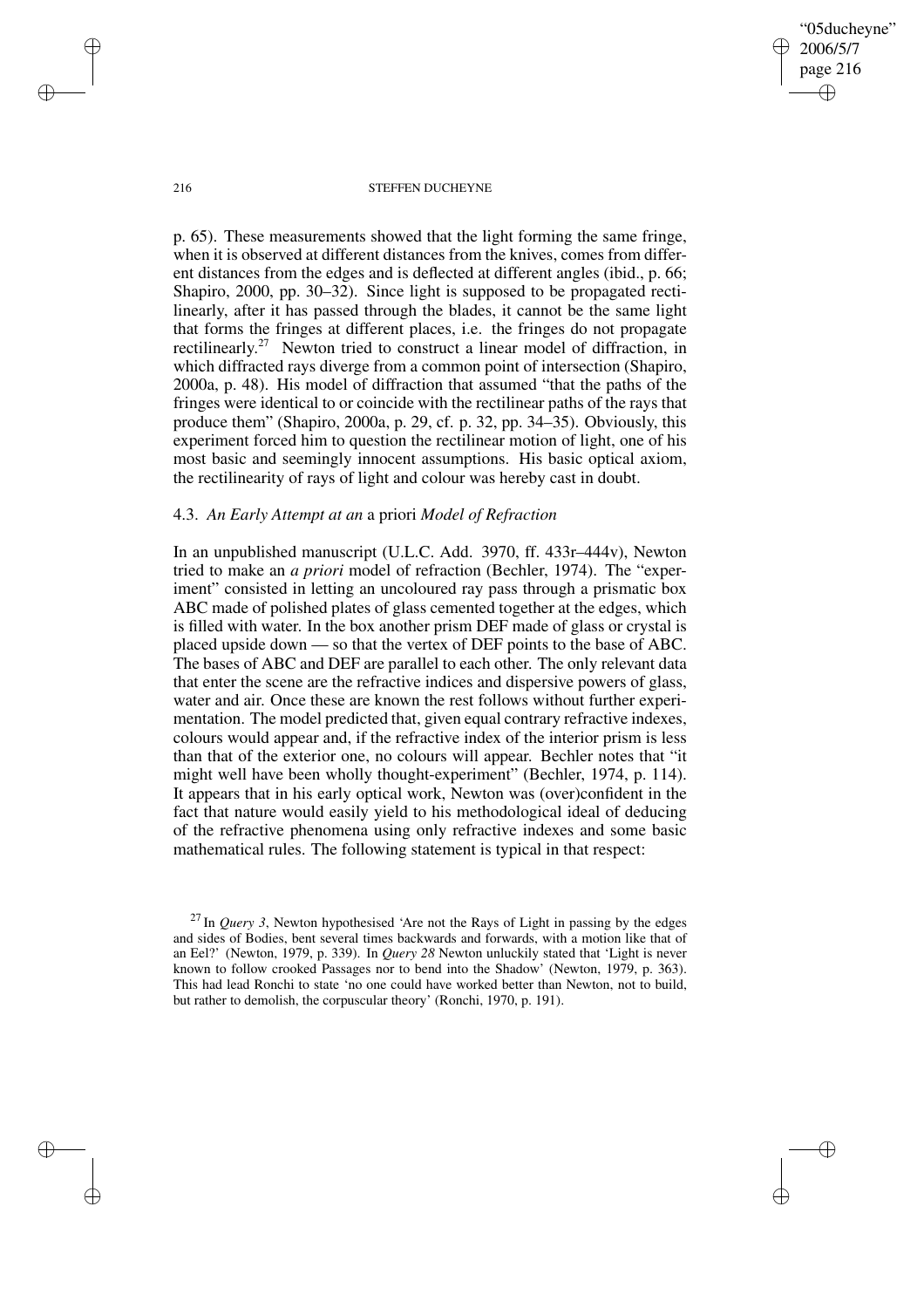## "05ducheyne" 2006/5/7 page 217 ✐ ✐

✐

✐

## NEWTON'S FAILURE TO CONSTRUCT A SATISFACTORY THEORY OF LIGHT 217

Although I have not yet derived the certainty of this proposition [Newton's *a priori* dispersion law] from experiments, nevertheless I do not doubt that it will satisfy all of them which it is possible to do with that respect to it. (Newton, 1984, p. 201)

✐

✐

✐

✐

In a later version of the text the "experiment" from U.L.C. Add. 3970, ff. 433r–444v is missing. In *The Opticks* we encounter the same experiment (experiment 8, Part II, Book I) with only one significant difference: the empirical outcome was entirely the reverse as Newton's prior model predicted (Newton, 1979, pp. 129–130). Newton's attempt to an *a priori* dispersion model turned out quite unsuccessful.

## 5. *Empirical and Methodological Aspects of Newton's Failure in Optics*

The preceding examples seem to suggest that there are two types of failure in Newton's optics. Let us look at the first type. In 4.1, we have seen that Newton could not deduce the law of refraction from phenomena. He failed to accommodate his derivation of the law of refraction to his methodological ideal. In his mechanical work, Newton pointed to the similarity between refraction and centripetal forces. In the *Principia* (all editions), Newton noted that:

These attractions are very similar to the reflections and refractions of light made according to a given ratio of secants, as Snel discovered, and consequently according to a given ratio of the sines, as Descartes set forth. (Newton, 1999, p. 625)

Somewhat further he granted that there is an analogy between the propagation of the rays of light and the motions of bodies:

Therefore because of the analogy that exists between the propagation of rays of light and the motion of bodies, I have decided to subjoin the following propositions for optical uses, meanwhile not arguing at all about the nature of rays (that is, whether they are bodies or not), but only determining the trajectories of bodies, which are very similar to the trajectories of rays. (ibid., p. 626)

In *The Opticks*, Newton is silent about the analogy between the propagation of light and the motion of bodies. What explains Newton's silence? According to my interpretation, Newton increasingly became aware of the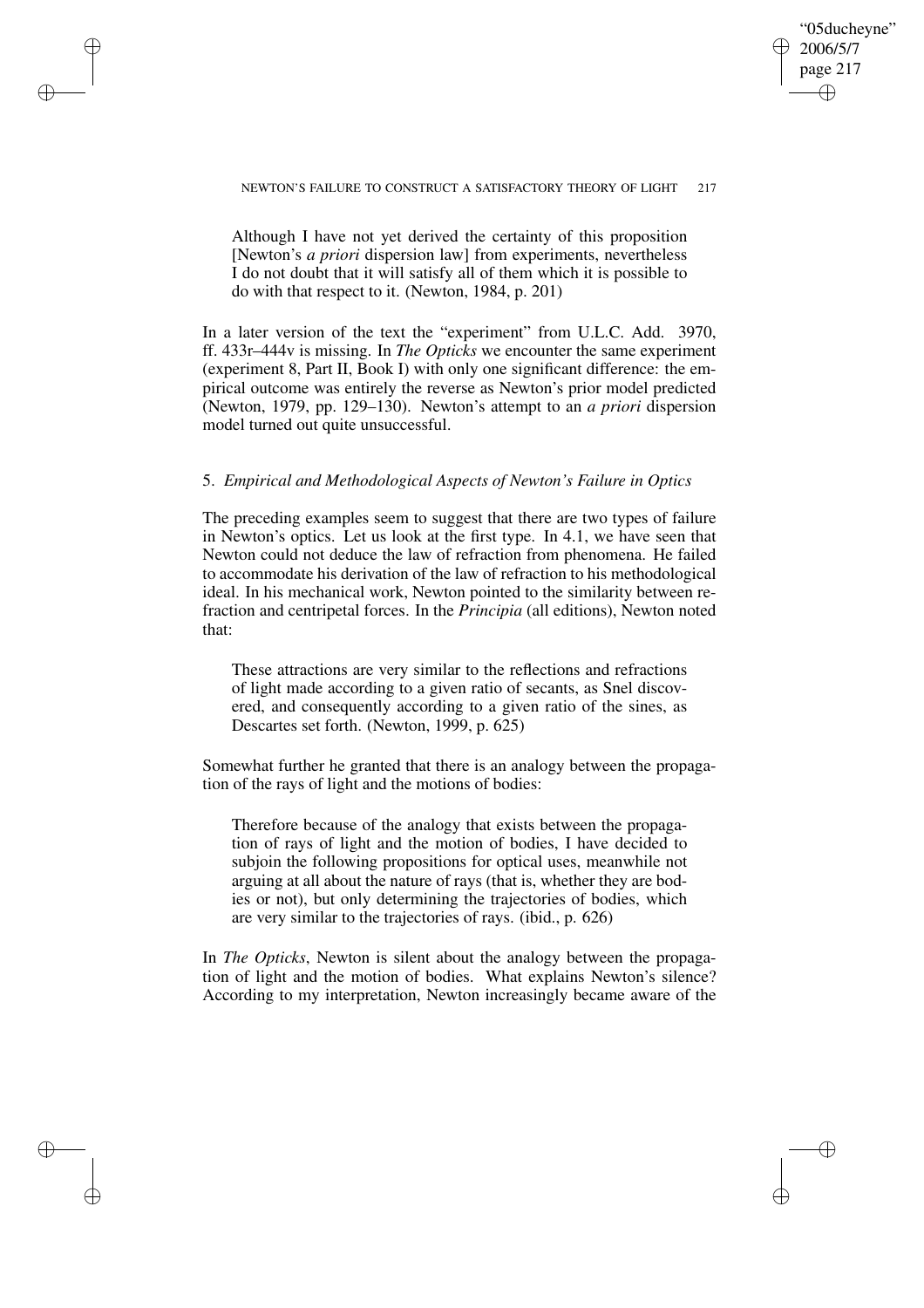"05ducheyne" 2006/5/7 page 218 ✐ ✐

✐

✐

#### 218 STEFFEN DUCHEYNE

hypothetical nature of the derivation of the law of refraction, and had to suppress it in order to satisfy his own stringent methodological tenets. In *The Opticks* (1704), no physical interpretation of the demonstration of the law of refraction is given: its proof is given in *purely* mathematical terms (Newton, 1979, pp. 80–82). So in *The Opticks* Newton suppressed a perfectly tenable working-hypothesis, because it was not rigidly deduced from phenomena. This is one aspect of Newton's failure: the suppression of interesting working-hypotheses.

Let us look at the second type. In 4.2, we have seen how Newton's initial rectilinear model of diffraction was contradicted by experiments. Diffraction patterns defied one of Newton's seemingly innocent premises: the rectilinearity of light propagation. Notice that in the *Principia* Newton that light is "propagated along straight lines" (Newton, 1999, p. 776). These types of problems are empirical problems: phenomena defied Newton's assumptions. The example described in 4.3 seems to be derived from a combination of both empirical and methodological aspects.

The above examples show that Newton's methodological and empirical aspect of Newton's failure in optics can hardly be separated. *Because optical phenomena are so versatile and the constituents of light are unknown, Newton could not rigidly demonstrate the corresponding causes via a general theoretical principle (based on the nature of these constituents) which expressed a counterfactual relation between cause and effect. In addition to these empirical problems, Newton's method precluded publicly endorsing perfectly tenable working-hypotheses. This resulted in the suppression of several of Newton's explanations and ultimately in a very "poor" theory.* According to our contemporary understanding, light has a dual nature: under some circumstances it behaves particle-like (e.g. the Compton effect, the photoelectric effect), in others it behaves wave-like (especially during interference process such as diffraction). So ultimately, the reason that Newton could not empirically confirm the deduced effects of a richer conceptual framework has to do with the typical inscrutability and complexity (cf. its dual nature) of optical phenomena. Just consider the complexity of Newton's rings, a phenomenon that was clearly impossible to deduce from the principles of mechanics (Shapiro, 1993, p. 85). How should one explain this phenomenon, let alone deduce its cause from phenomena? Newton physically explained the rings by placing the cause at the second surface, where a particle and a wave interfered (ibid., p. 81). This is a perfectly legitimate working-hypothesis. Because it could not be rigidly deduced from some evident axioms, it was not good enough for Newton. He therefore refrained from this hypothesis in *The Opticks*. According to our contemporary explanation, Newton's rings are caused by the constructive (for the coloured rings) or destructive (for the dark rings) interference between the incident and reflected rays of light between a spherical and flat surface. It was only at the

✐

✐

✐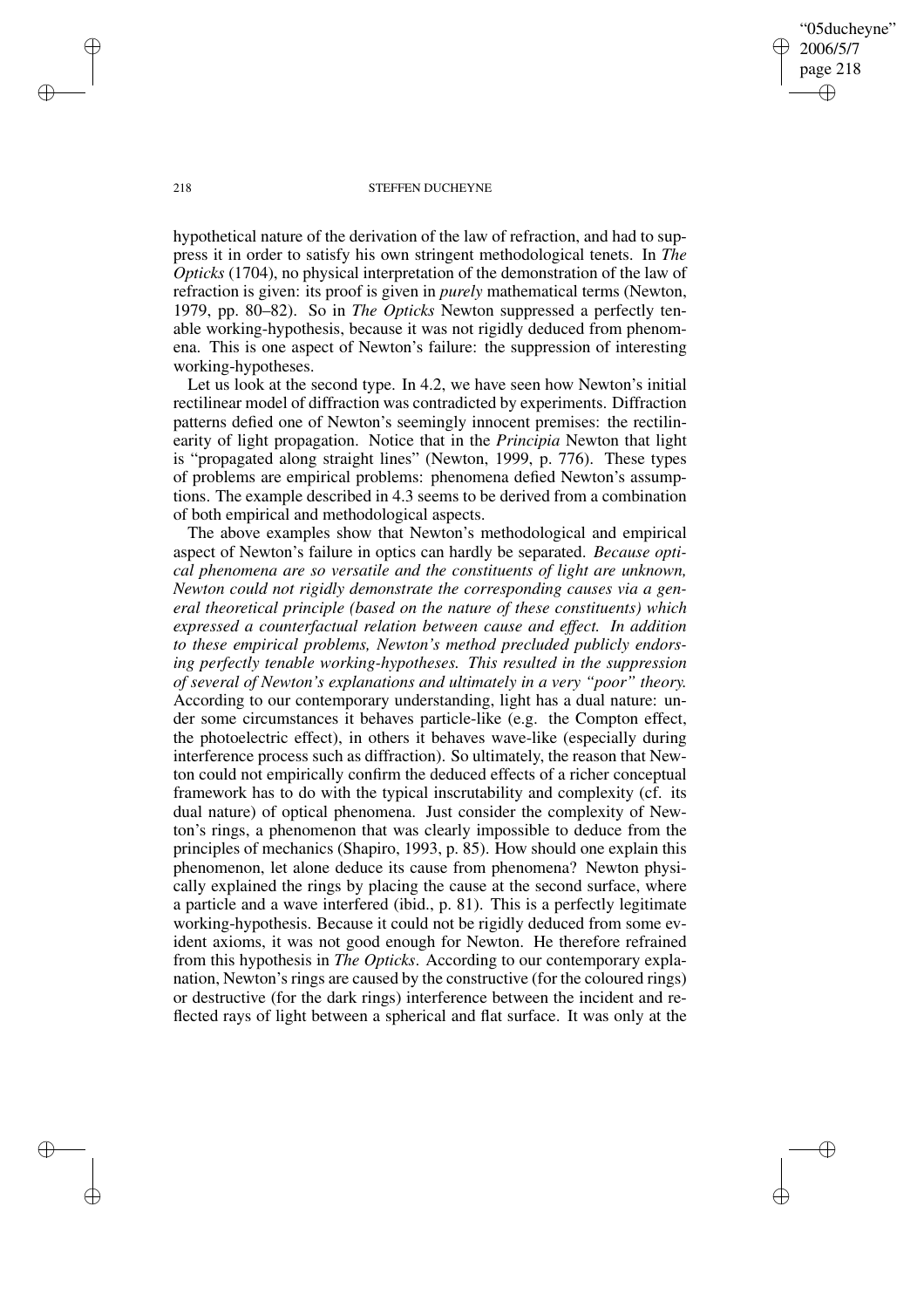✐

beginning of the nineteenth century that scientists began to realize that Newton's rings are compound (ibid., p. 83). These explanatory difficulties refer to empirical matters of fact that hampered Newton to create a mathematical science of optics. Furthermore, Newton preferred a very rigid ideal of scientific explanation that led him to suppress interesting working-hypotheses and made it even more difficult to endorse an inferentially rich theory of optics.

## 6. *Newton's Failure in Optics as a Failure of Transduction*

✐

✐

✐

✐

In this section, I shall show how my account is an addition to Alan E. Shapiro's work on Newton's optics. In his monumental study of Newton's optics (Shapiro, 1993), Shapiro concludes that Newton's method of transduction was "not up to the task of treating the colors of natural bodies" (ibid., p. 134). Shapiro has pointed out that Newton's failure in optics was due to the failure of the method of transduction *within* the domain of optics. Transduction refers to the method of making of inferences about the unobservable, *microscopic components* of bodies from the observed laws and properties of *macroscopic bodies* (Shapiro, 1993, pp. 4–5). In such an inference, we apply the observed macroscopic properties of bodies to their microscopic constituents. Without transduction, it would be impossible, according to Newton's own finding, to derive "the qualities of imperceptible bodies from the qualities of perceptible ones" (Newton quoted from ibid, p. 45). For instance, when arguing that opacity is produced by the parts of bodies, Newton uses *macroscopic* examples (Shapiro, 1993, p. 114). Similarly, in the early 1670s, Newton assumed that coloured bodies, consisting of absorbing primordial particles and pores, are produced by the highest order corpuscles in the same way as a fragment of a thin film (ibid., p. 113). Again, Newton illustrates his theory with a macroscopic example. This seems to suggest that in his early optical work Newton considered of the transduction of macroscopic properties to their microscopic constituents as unproblematic. The vulnerability of transduction lies in the following: justifying transduction for the properties of light and colour depends, as Shapiro puts it, on "the composition or hierarchical arrangement of the corpuscles that compose bodies" (ibid., p. 45). In fact, Newton began to see this weakness in the early 1690s (ibid., p. 46). This primordial methodological assumption was based on the simplicity or "analogy" of nature (ibid., p. 44). Obviously, this method presupposes that the components are of similar nature as the (macroscopic) bodies which they constitute.

I shall further illustrate by means of an example why the method of transduction was successful in mechanics. Let us see how Newton arrived at *universal* gravitation in Proposition 7, Book III. In the preceding propositions Newton has proved that all planets gravitate towards each other and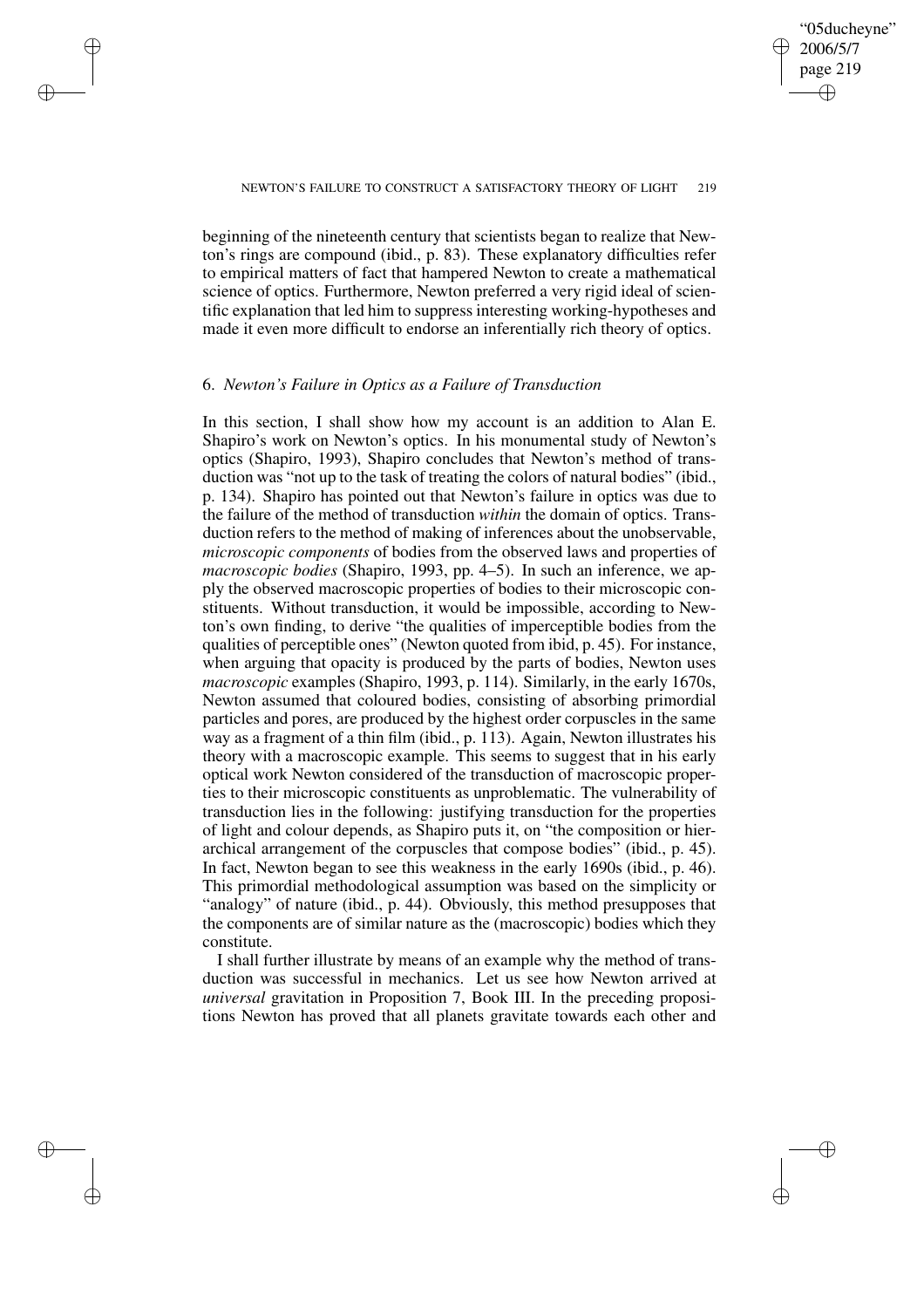"05ducheyne" 2006/5/7 page 220 ✐ ✐

✐

✐

#### 220 STEFFEN DUCHEYNE

that the gravity of each planet varies inversely as the square of the distance. It follows by proposition 69, Book I, that gravity towards all planets is proportional to their mass. Since all the parts of a planet A are heavy towards planet B, and since the gravity of each part to the gravity of the whole is as the matter of that part to the matter of the whole, and since to every action there is an equal reaction (by the third law of motion), it follows that planet B will gravitate in turn towards all the parts of A, and its gravity to any one part will be to its gravity toward the whole of the planet as the matter of that part to the matter of the whole (ibid., p. 811). Hence, the gravity towards the whole planet arises from and is compounded of the gravity of the individual parts (Corollary 1). From Corollary 3 to Proposition 74, Book I, it follows that the gravity toward each of the individual particles of a body is inversely as the squares of the distance of the places from those particles (Corollary 2). In mechanics, transduction is unproblematic because the constituents of bodies share the same theoretically relevant property with the bodies they constitute: namely, *mass*. In optics, by contrast, transduction is problematic because it amounts to asserting the corporality of light.

## 7. *Conclusion*

It has often been perceived that Newton favoured a non-hypothetical-deductive method (Ducheyne, 2005a; Harper, 1990; Sabra, 1967, p. 248; Worrall, 2000, p. 63). Arbitrary hypotheses must not be introduced. By contrast, Christiaan Huygens had no problems with this.<sup>28</sup> Newton preferred to demonstrate phenomena from some certain propositions — unluckily, it turned out that the fundamental principles in optics were uncertain. Hypotheses may be employed in the course of scientific inquiry, but they may not form part of asserted scientific doctrine (Sabra, 1981, p. 232; Shapiro, 1993, pp. 12–17). Newton tried to carefully separate hypotheses and demonstrated theories.

One of the disadvantages of this methodology is that one can only use established principles. Therefore, Newton's conceptual framework in his optical work stayed highly descriptive. Anything more theoretical would be equivalent with feigning hypotheses on the nature of light. A richer optical theory would have been too hypothetical for Newton to accept and publicly defend. It left his optical work in a sense uncompleted. Newton's failure in the optical domain can be explained by a combination of the following factors. The first reason has to do with Newton's idiosyncratic insistence

<sup>28</sup> For a clear view on the difference between Huygens's hypothetical-deductive method in *Traité de la Lumière* and Newton's work, see Shapiro, 1989.

✐

✐

✐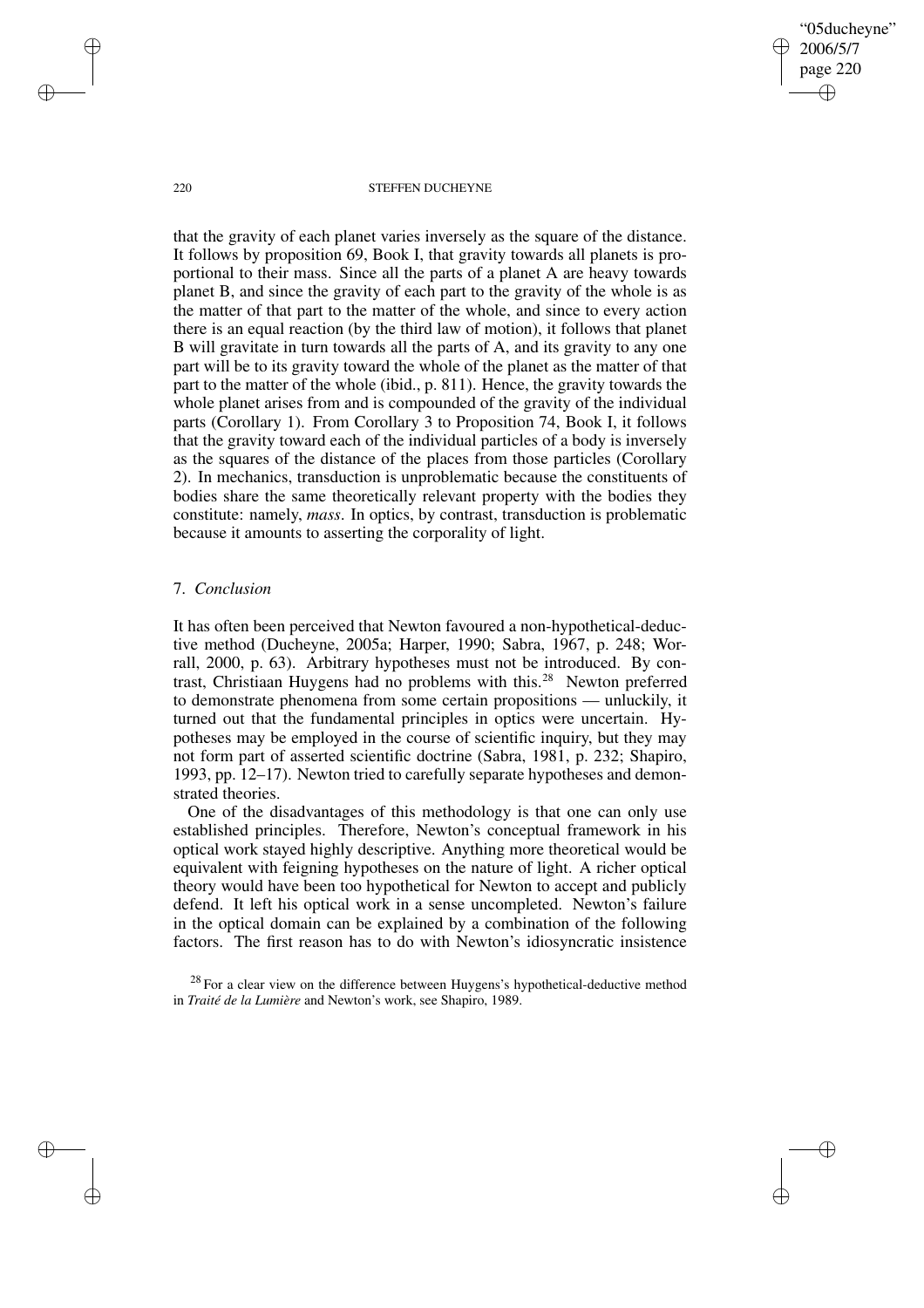✐

## NEWTON'S FAILURE TO CONSTRUCT A SATISFACTORY THEORY OF LIGHT 221

on certainty which prevented him from exploring a more conceptually rich framework. The second has to do with specific empirical problems Newton encountered.

✐

✐

✐

✐

## ACKNOWLEDGEMENTS

I would like to thank the two anonymous referees and Eric Schliesser for their most interesting and stimulating suggestions, criticisms and challenges.

> Centre for Logic and Philosophy of Science Ghent University Belgium E-mail: Steffen.Ducheyne@UGent.be

# **REFERENCES**

- Bechler, Zev: 1974, Newton's 1672 Optical Controversies: A Study in the Grammar of Scientific Dissent. In: Elkana, Y. (Ed.). *The Interaction Between Science and Philosophy* (114–142), Humanities Press, Atlantic Highlands (N.J.).
- Bechler, Zev: 1975, 'A less agreeable matter': The Disagreeable Case of Newton and Achromatic Refraction, *British Journal for the History of Science* 29, 101–26.
- Cohen, I. Bernard: 1956, *Franklin and Newton*, American Philosophical Society: Philadelphia.
- Cohen, I. Bernard: 1980, *The Newtonian Revolution, with illustrations of the transformation of scientific ideas*, Cambridge University Press: Cambridge.
- Cohen, I. Bernard: 2001, The Case of the Missing Author: The Title Page of Newton's *Opticks* (1704), with Notes on the Title Page of Huygens' *Traité de la Lumière*. In: Jed Z. Buchwald & I. Bernard Cohen (Eds.), *Isaac Newton's Natural Philosophy* (15–46), MIT, Cambridge/Massachusetts/London.
- Dear, Peter: 1995, *Discipline and Experience, The Mathematical Way in the Scientific Revolution*, University of Chicago Press: Chicago/London.
- Ducheyne, Steffen: 2005a, Mathematical Models in Newton's Principia: A New View of the "Newtonian Style", *International Studies in the Philosophy of Science*, 19(1), 1–19.
- Ducheyne, Steffen: 2005b, Newton's Training in the Aristotelian Textbook Tradition: From Effects to Causes and Back, *History of Science* 43(3), 217–237.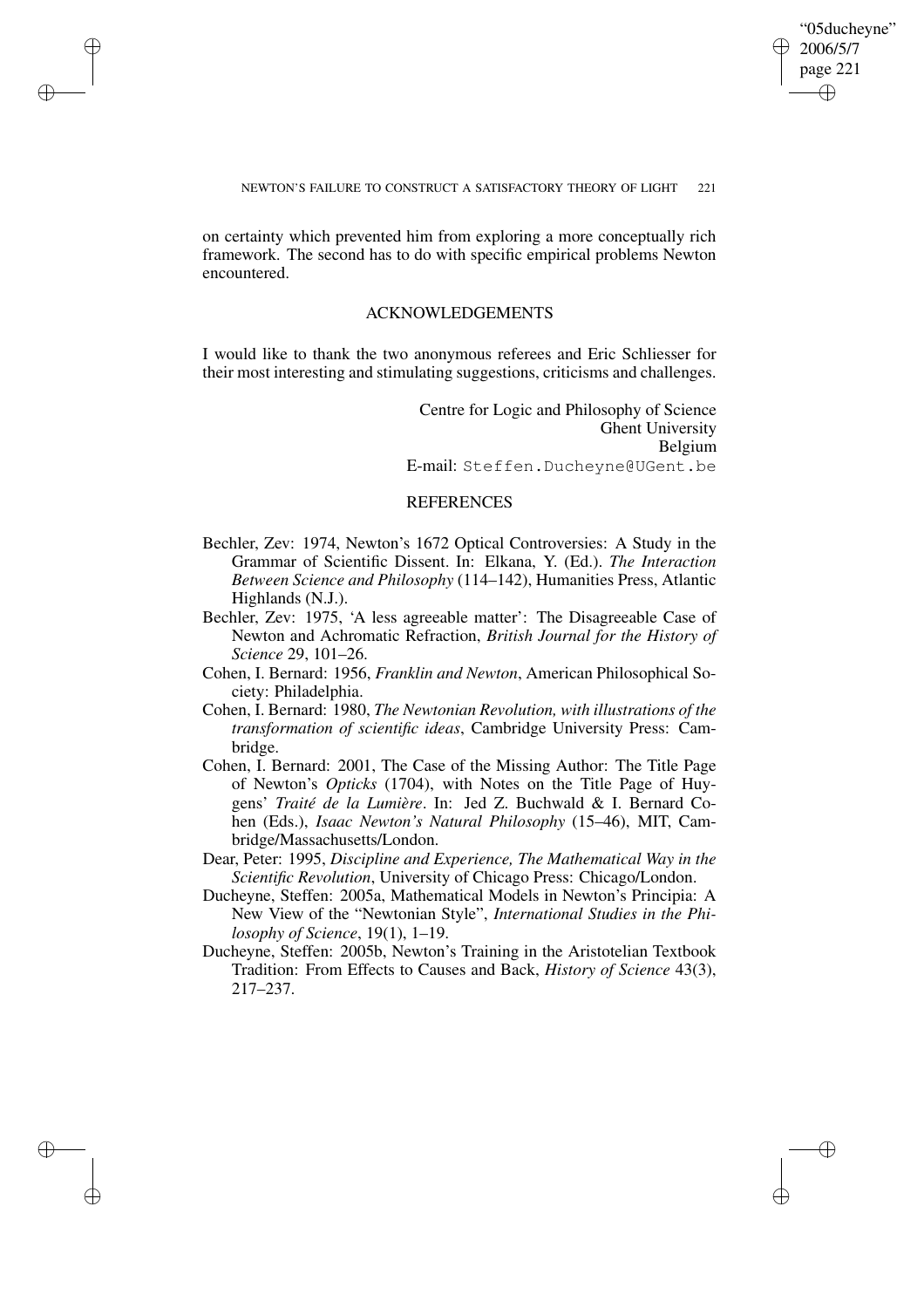#### 222 STEFFEN DUCHEYNE

"05ducheyne" 2006/5/7 page 222

✐

✐

✐

✐

- Edleston, Joseph (Ed.): 1969, *Correspondence of Sir Isaac Newton and Professor Cotes*, London, Frank Cass and Co.
- Giere, Ronald: 1999, *Science without Laws*, The University of Chicago Press, Chicago/London.
- Guicciardini, Niccolò: 1999, *Reading the Principia, The Debate on Newton's Mathematical Methods for Natural Philosophy from 1687 to 1736*, Cambridge University Press, Cambridge.
- Hakfoort, C.: 1988, Newton's 'Opticks' and the Incomplete Revolution. In: P.B. Scheurer and G. Debrock (Eds.), *Newton's Scientific and Philosophical Legacy* (99–112), Kluwer, Dordrecht.
- Harper, William: 1990, Newton's Classic Deductions from Phenomena, *Proceedings from the Biennial Meeting of the Philosophy of Science Association, Vol. II*, 183–196.
- Jammer, Max: 1957, *Concepts of Force, A Study in the Foundation of Dynamics*, Harvard University Press, Cambridge/Massachusetts.
- Laymon, R.: 1978, Newton's Experimentum Crucis and the Logic of Idealization and Theory Refutation, *Studies in History and Philosophy of Science* 9, 51–77.
- McMullin, Ernan V.: 2001, The Impact of Newton's *Principia* on the Philosophy of Science, *Philosophy of Science* 68, 79–310.
- Newton, Isaac: 1979, *Opticks or A Treatise of Reflections, Refractions, Inflections and Colours of Light*, Dover, New York.
- Newton, Isaac: 1984, *The Optical Papers of Isaac Newton, Volume I, The Optical Lectures 1670–1672*, edited by Alan E. Shapiro, Cambridge University Press: Cambridge.
- Newton, Isaac: 1999, *The Principia, Mathematical Principles of Natural Philosophy, A New Translation by I. Bernard Cohen and Anne Whitman, assisted by Julia Budenz, Preceded by A Guide to Newton's Principia by I. Bernard Cohen*, University of California Press, Berkeley, Los Angeles & London.
- Popkin, Richard: 1979, *The History of Scepticism from Erasmus to Spinoza*, University of California Press: Berkeley/Los Angeles/London.
- Ronchi, Vasco: 1970, *The Nature of Light, a historical survey*, Heinemann, London.
- Sabra, A.I.: 1967, *Theories of Light: from Descartes to Newton*, Oldbourne, London.
- Schaffer, Simon: 1989, Glass Works: Newton's Prisms and the Uses of Experiment. In: Gooding, D., Pinch, T. & Schaffer, S. (Eds.), *The Uses of Experiment* (64–107), Cambridge University Press, Cambridge/New York/ New Rochelle/ Melbourne/Sydney.
- Shapiro, Alan E.: 1975, Newton's Definition of a Light Ray and Diffusion Theories of Chromatic Dispersion, *Isis* 66, 194–210.

✐

✐

✐